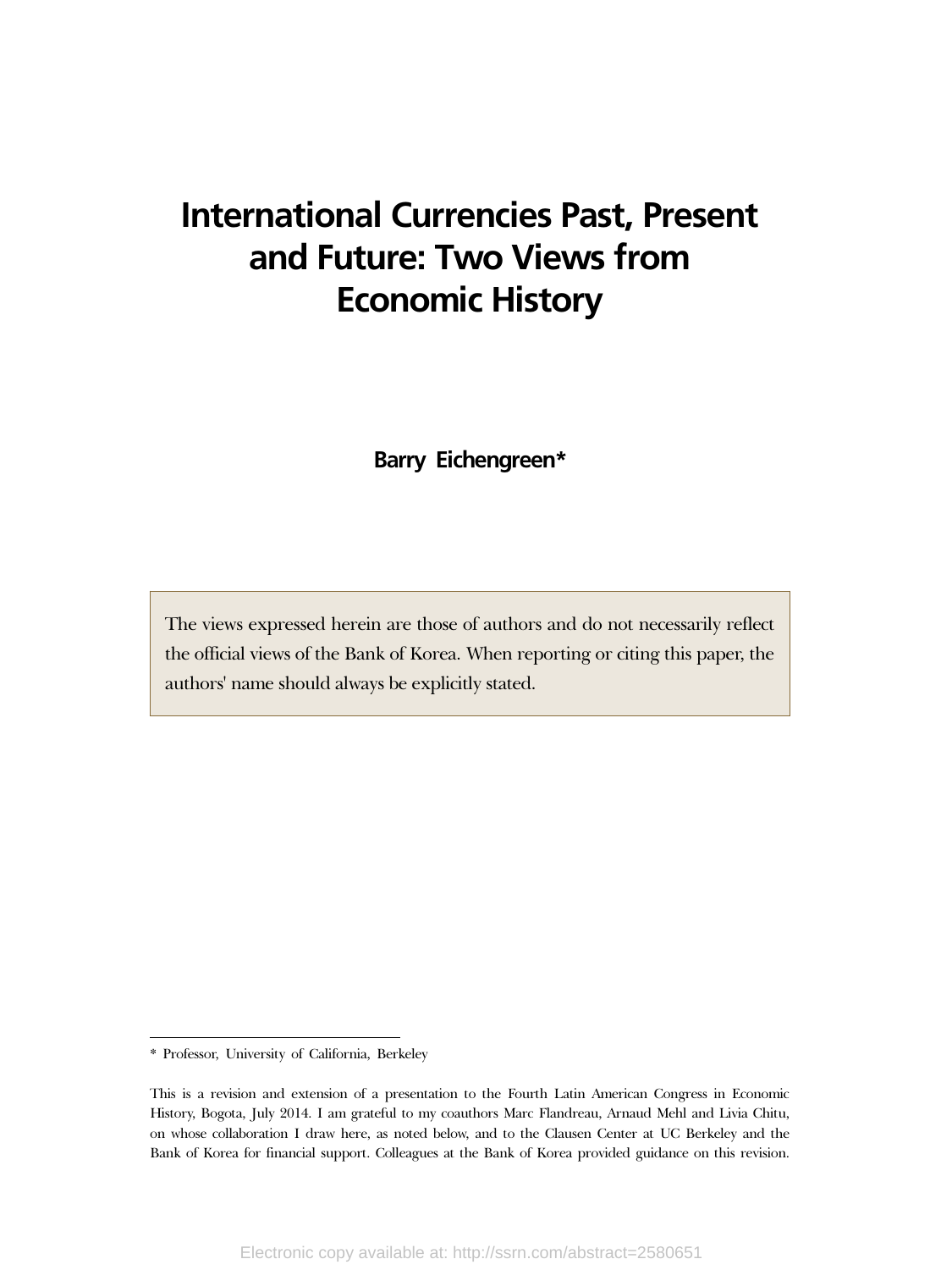# **Contents**

- Ⅰ. International Currencies Past, Present and Future: Two Views from Economic History ··········································· <sup>1</sup>
- <sup>Ⅱ</sup>. References ······················································································· <sup>20</sup>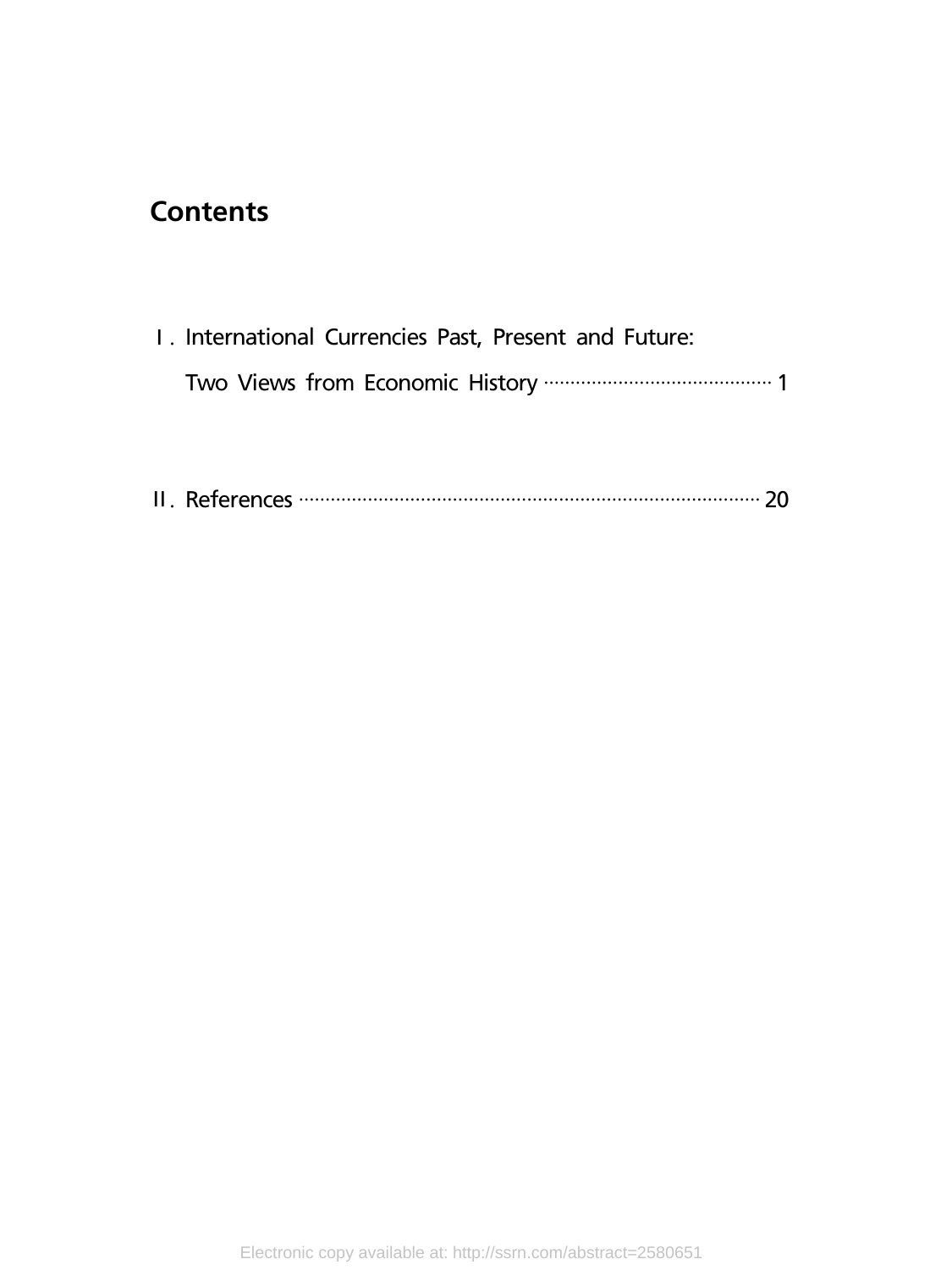# International Currencies Past, Present and Future: Two Views from Economic History

This paper contrasts two views of international currency status: an "old view" in which network increasing returns are sufficiently strong that one currency dominates international markets at any point in time, versus a "new view" in which networks are open and several international currencies can coexist. It marshals historical evidence in favor of the "new view" and suggests that several national currencies, most plausibly the U.S. dollar and Chinese renminbi, are likely to share this international currency role in the not-too-distant future.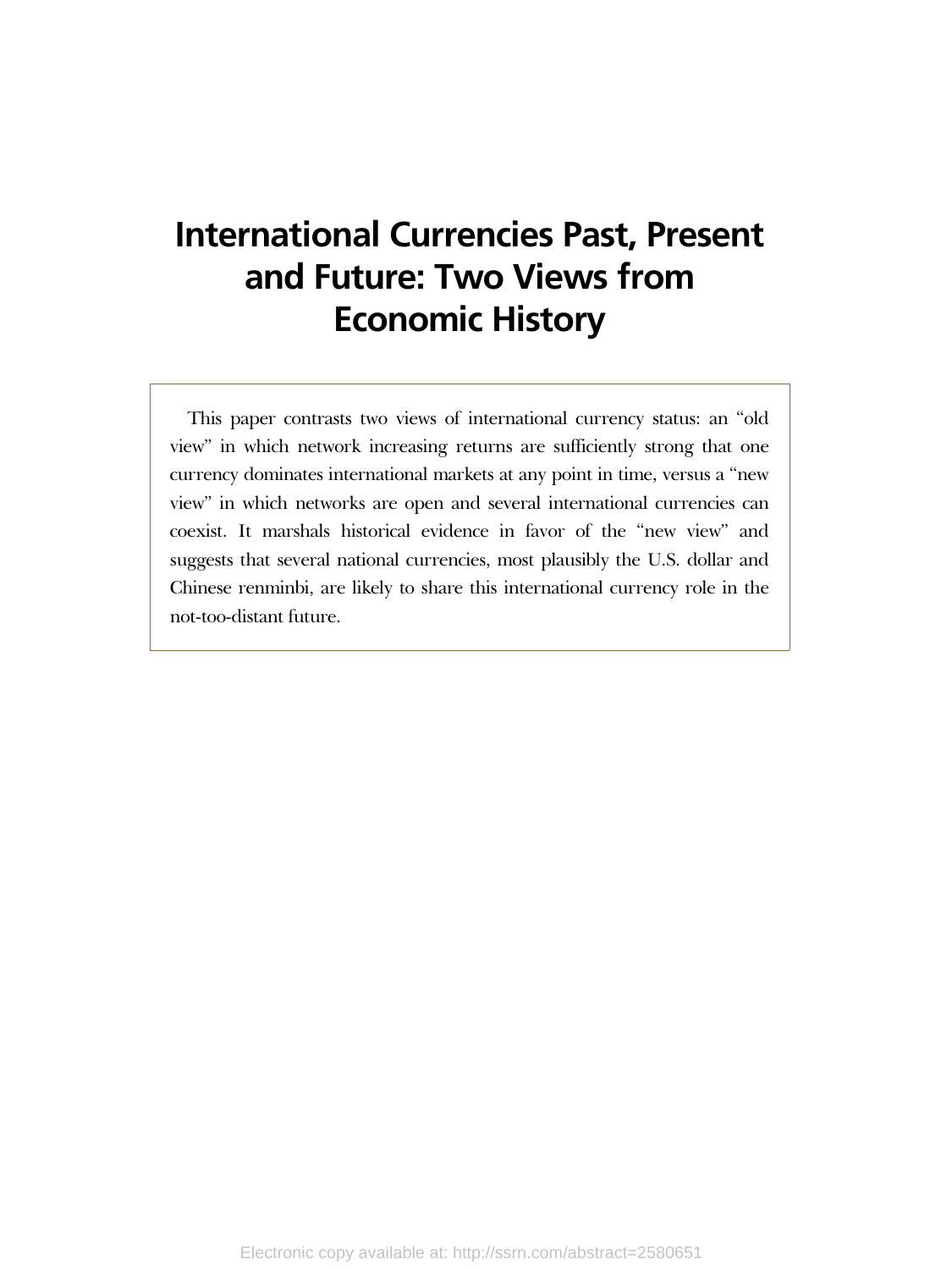The history of the international economy is regularly told through the lens of the rise and fall of the great powers. Angus Maddison (1982) characterized the dynamics of global growth in terms of the gap between the economic leaders and economic followers and the moving technological frontier defined by the achievements of a rotating cast of leading economic powers. Charles Kindleberger described global dynamics in terms of the changing identity but unchanging importance of the lead economy, which in his analysis plays a key role in stabilizing the international system (see Kindleberger 1973, 1988). These stories are told in terms of British hegemony in the 19th century (emphasizing the imperialism of free trade, which made available essential supplies of cheap cotton and opened foreign markets to exports of British manufactures, rendering Britain the leading trading and exporting nation as late as 1913), followed by U.S. hegemony in the 20th century (courtesy of what is sometimes referred to as the Bretton Woods-GATT system) and (extrapolating) Chinese hegemony in the 21st.

Sometimes this same story is told thr ough the lens of currencies (see for example Williamson 2012). The 19th century international economy – the first age of globalization and the era of the international gold standard – was dominated by the pound sterling. This was when the Bank of England served as "conductor of the international orchestra," as John Maynard Keynes put it (Keynes 1930). Britain's role as the leading foreign lender and home to the world's most liquid financial market gave its central bank singular leverage over the international monetary system. The country's control of colonial trade, trade with India in particular, smoothed the adjustment of its balance of payments and allowed the Bank to stabilize the operation as the system at low cost (a recent treatment is de Cecco 2009).

The 20th century international economy – or at least the international economy of the second half of the century, following a turbulent and unsettled first half – was then organized around the dollar and dominated by the United States. The dollar played a distinctive role in the post-World War II Bretton Woods System, under which the greenback was pegged to gold but other currencies were pegged to the dollar, either de facto or de jure. With only the United States possessing deep and liquid financial markets open to the rest of the world, the dollar was the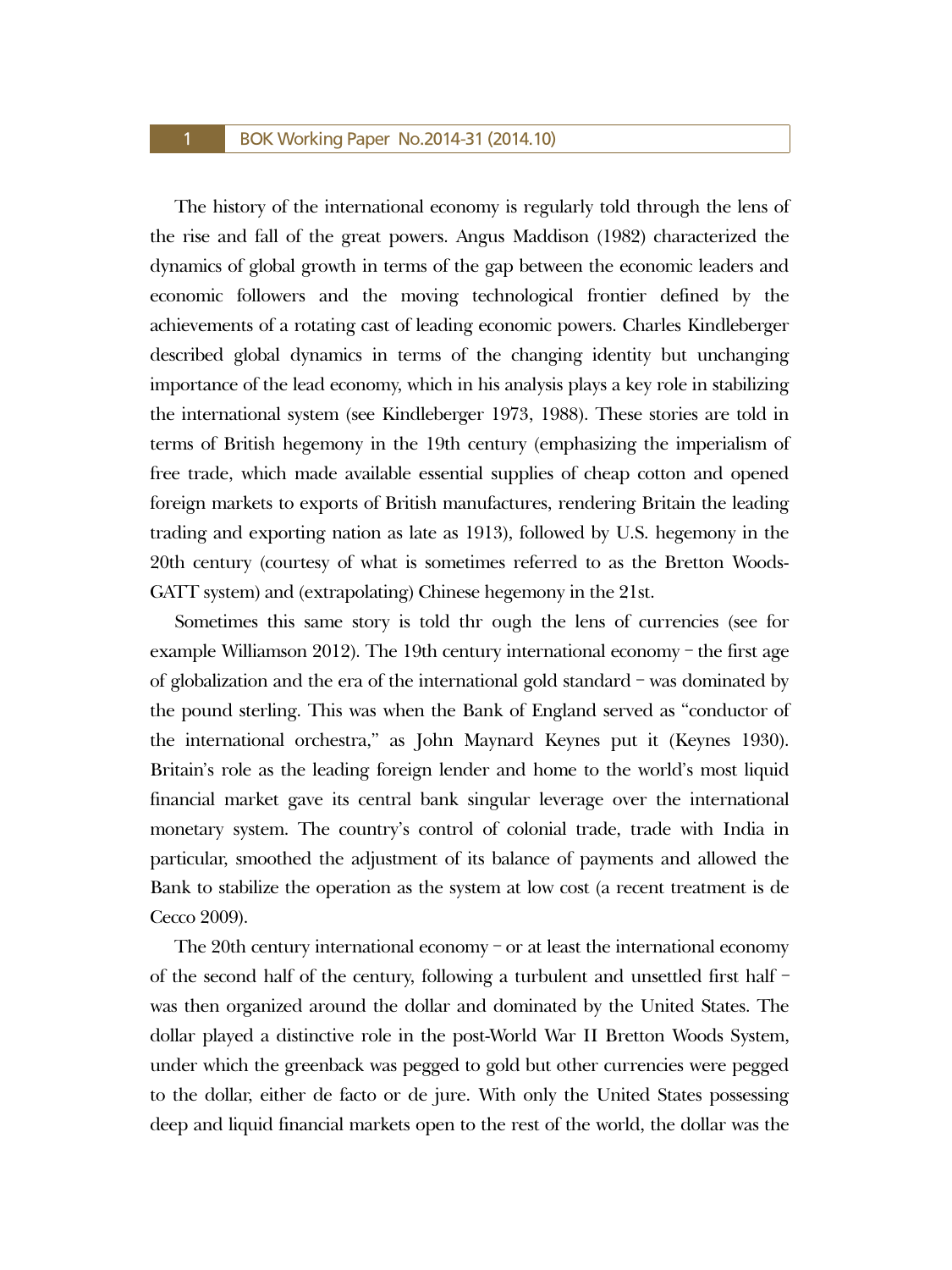dominant international and reserve currency. This gave the Federal Reserve System leverage over global financial conditions – leverage that persists today, as reflected in complaints from policy makers in emerging markets about, equally, U.S. quantitative easing and monetary tightening, or "tapering").1) The influential international monetary economists Milton Gilbert and Ronald McKinnon refer to the monetary arrangements of the period, revealingly, not as the Bretton Woods and post- Bretton Woods Systems but as the "gold-dollar system" and the "dollar standard" (see Gilbert 1968 and McKinnon 1996, 2010).

Extrapolating into the future, it is suggested that the global economy of the 21st century will be organized around the currency of China, the largest national economy, and regulated by its central bank. China is poised to overtake the United States as the largest economy, much as the U.S. overtook Britain in the late 19th century. It follows that for the same reasons the dollar overtook sterling as the dominant international currency, the renminbi is poised to overtake the dollar. Or so it is argued. In particular, it is argued by Arvind Subramanian of the Peterson Institute of International Economics, who has advanced the case in a series of provocative books and articles (Subramanian 2010, Subramanian and Kessler 2013). Those who see China as the emerging economic superpower more in Asia than globally similarly anticipate that the renminbi will dominate mainly in that part of the world (Park and Song 2011). Others who question this scenario of American economic decline and Chinese dominance similarly question whether the dollar will be superseded by the renminbi (see e.g. James 2009a, Prasad 2014).

This view, that economic dominance and monetary-cum-financial dominance go hand, has a basis in history (see also Cohen 2013; Flandreau and Jobst 2009; Cohen and Benney 2011). It also has a basis in theory. It flows from models in which network externalities are powerful and first-mover advantage matters importantly (see e.g. Krugman 1980,1984; Matsuyama, Kiyotaki and Matsui 1993; and Rey 2001). The currency of the country that has, historically, been the leading commercial and financial power is the natural first mover, has the largest installed base, and enjoys an intrinsic comparative advantage. When network increasingly

<sup>1)</sup> My own discussion is in Eichengreen (2013a).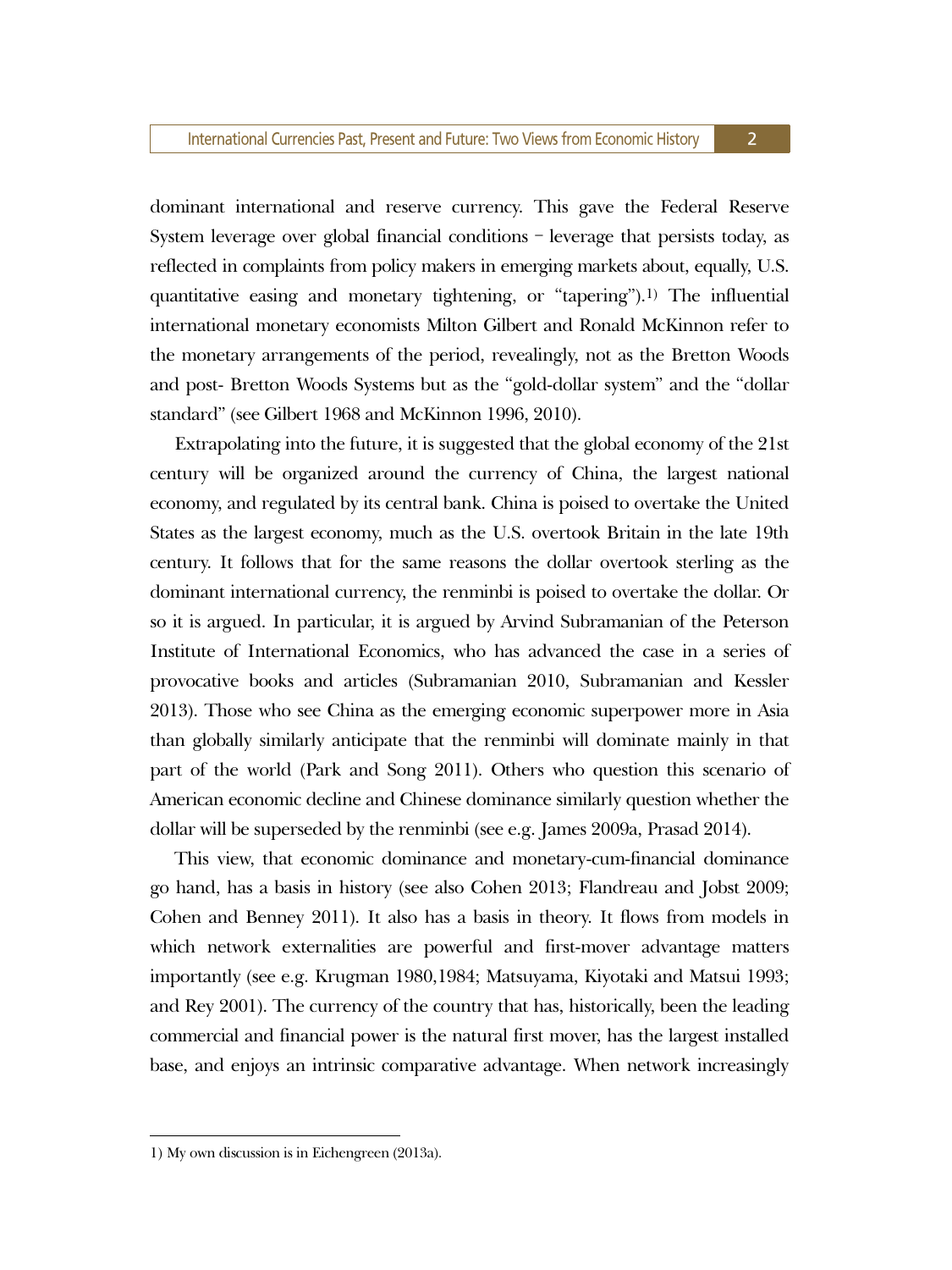returns are sufficiently strong, it follows that international currency status is a natural monopoly. When such increasing returns are strong, in other words, there is room for only one consequential global currency, namely that of the dominant economy. In the past it was sterling. Now it is in the dollar. And in the future it will be the renminbi.

How long in the future is a separate question. Models featuring strong network effects can also be models in which persistence is strong.2) Historically, a very large shock (a world war, for example) has been required to displace it. It follows that a national currency can retain its international role even after the issuer has lost its economic, fiscal and political dominance, just as sterling hung on for decades after the U.S. surpassed Britain in sheer economic size in the 1870s and as the leading commercial and financial power in the 1910s.

But this also means that an international currency can retain its dominance even after the issuer has lost the economic, fiscal and political capacity to provide international currency services on the scale required by the expanding global economy. The results can be awkward. De Cecco (1974) emphasized the relative economic decline of Britain before 1913 in conjunction with the continued dependence of the world economy on a sterling-centered system as a factor in the financial tensions and economic instability in the period leading up to World War I. Others, similarly, attribute global imbalances at the turn of the early 21st century and even the global financial crisis that followed soon thereafter to the world's dependence for international liquidity on a United States that accounted for a declining share of an expanding global economy and therefore with a declining capacity to provide safe and liquid assets on the requisite scale (for balanced appraisals see Whelan 2010, Borio and Disyatat and Obstfeld and Rogoff 2011). This is one way of understanding the chronic fragility of the international monetary system, a phenomenon that has long occupied economic historians and troubled policy makers.

While compelling, this view is based on a limited empirical foundation. We know something about the currency composition of foreign exchange reserves in

<sup>2)</sup> The earliest and still most influential formalization of the point is Arthur (1989). See, however, footnote 17 below.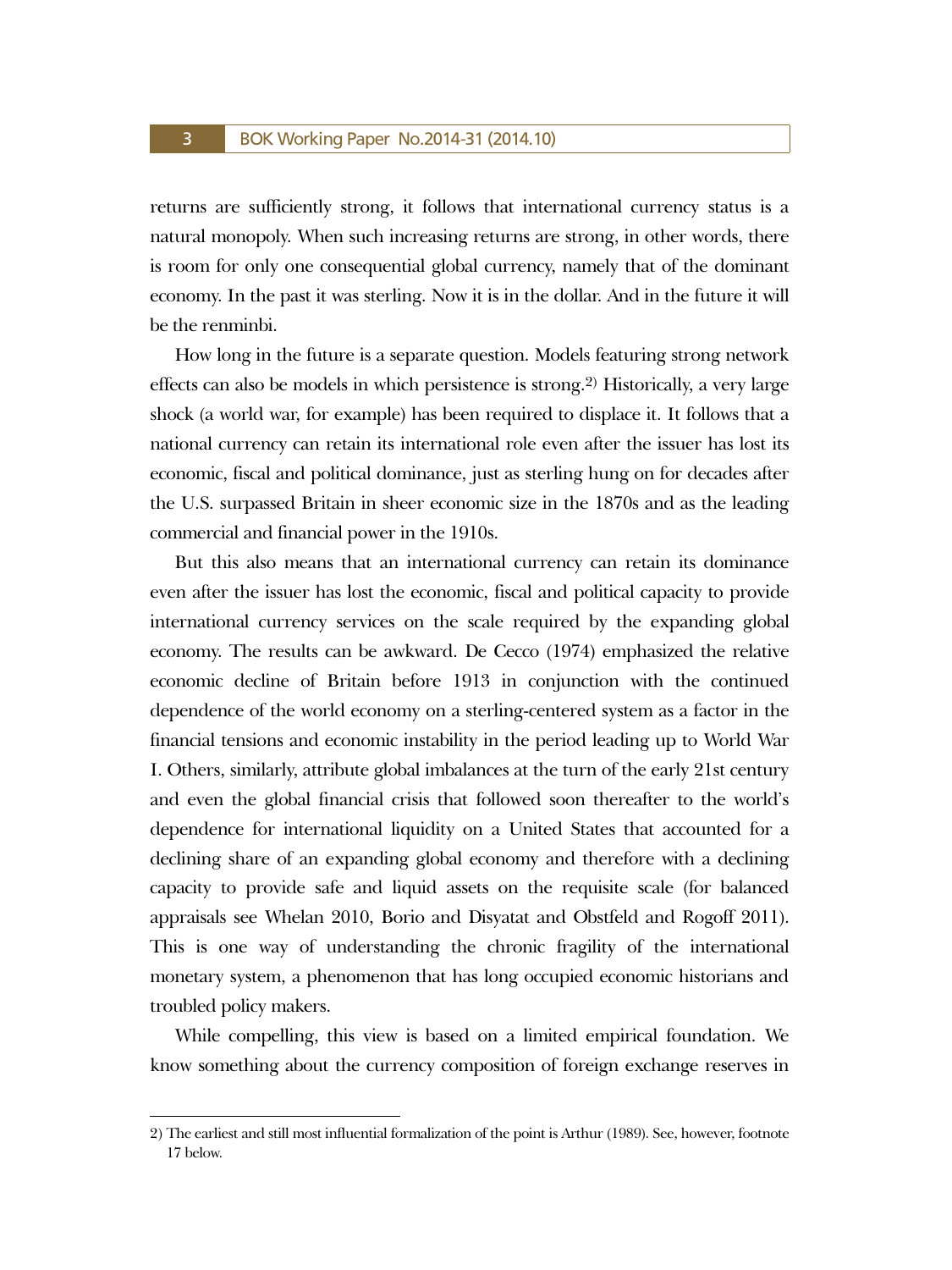the decade leading up to World War I, courtesy of Lindert (1969). We then may know something about it in the period starting in the early 1970s, courtesy of the IMF and its Currency Composition of Official Foreign Exchange Reserves (COFER) data base.3) But we know, or until recently have known, strikingly little about the period in between, from the 1920s through the 1960s.

In this survey I will attempt to at least partially correct this deficiency.<sup>4)</sup> In doing so, I challenge the conventional wisdom as I characterize it above. I argue for replacing the traditional (or "old") view of international currencies with a "new" view with very different theoretical foundations and empirical implications. The new view builds on a literature on standards that emphasizes open systems. It builds on work in which even high switching costs can be overcome by effective coordination mechanisms and/or large shocks. See for example Farrell and Klemperer (2007), David and Bunn (1988), and Clark (2003). For a distinct but related view see Liebowitz and Margolis (1995).5)

Where the old view emphasized network effects, the new view emphasizes open systems, as just noted. Where the old view placed great weight on network effects, first-mover advantage and lock-in, the new view posits that interchangeability costs are not that high and first-mover advantage can be overcome relatively quickly. Where the old view suggested that network increasing returns are so strong that only one true global currency can exist at a point in time, the new view suggests that increasing returns are not so strong as to rule out the existence of multiple international currencies at a point in time.6) Where the old view found support in the dollar's dominance in the second half of the 20th century, the new view finds support in other periods during which several currencies have simultaneously

<sup>3)</sup> Even the COFER data base is imperfect, since some countries, notably China, do not report the currency composition of their international reserves to the IMF. On the COFER data base, see http://www.imf.org/ external/np/sta/cofer/eng/ .

<sup>4)</sup> In particular, I will report on a project in which I have been engaged (together with collaborators including Marc Flandreau, Arnaud Mehl and Livia Chitu) that seeks to fill in the missing middle, providing more information on international currencies in the 20th century, and especially in the under-documented era prior to 1970.

<sup>5)</sup> The term "new view" of international currency competition was first used by Frankel (2011).

<sup>6)</sup> In their calibrated model of international currency status, Portes and Rey (1998) show that a mixed equilibrium (i.e. multiple international currencies) is possible despite network externalities.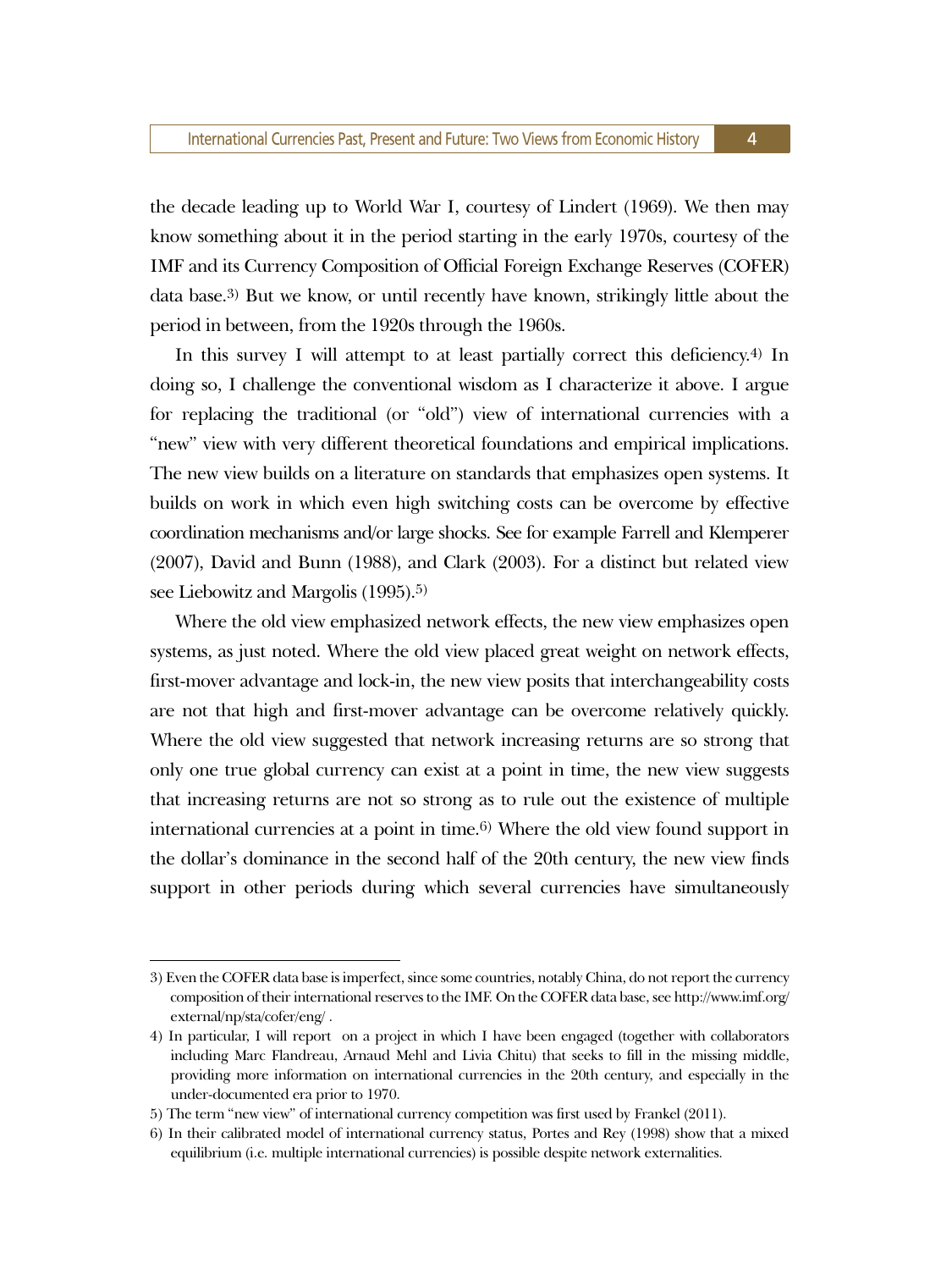played consequential international roles. Where the old view implied that the dollar's dominance might persist for an extended period, the new view predicts that the dollar will have rivals sooner rather than later. That supposes, of course, that the potential rivals get their acts together, an observation which will lead me at the end to make some brief remarks about the euro and the renminbi.

Systematic historical evidence starts, as noted, with Lindert's estimates of the currency composition of foreign exchange reserves in 1899 and 1913. This is the period when the practice of holding foreign exchange reserves first rose to prominence. The late 19th century saw rapid growth of international borrowing and lending (Obstfeld and Taylor 2005), where it was often governments on the borrowing end of the transaction. Governments warehoused their foreign-currency -denominated borrowings in the financial center where they borrowed, whether for convenience or to reassure their lenders. They held foreign balances to insure against interruptions to the flow of foreign loans. They adjusted those balances to insulate the domestic economy from volatility created by fluctuations in international capital flows. The growth of international financial transactions and the associated market liquidity, together with the stability conferred by the gold standard, rendered foreign currency balances an attractive alternative, or more precisely, supplement to gold as backing for the domestic circulation.<sup>7)</sup> Correspondingly, countries like Austria, Russia and Japan adapted their gold-standard practices to make it possible for their central banks to hold this attractive and remunerative form of backing.8)

Lindert seeks to quantify the practice by drawing on the published balance sheets of treasuries, central banks, and other banks of issue. In some cases he makes use of ancillary evidence on the location and currency in which reserves were held. Aggregating across countries, he produces the results in Figures 1 and 2. The precision of the estimates can be questioned, as always, but not the overall

<sup>7)</sup> Eichengreen and Flandreau (2014) discuss the role of the gold standard and the growth of foreign lending in encouraging the practice. Flandreau and Ugolini (2013) argue that the Overend, Gurney crisis in 1866 and the government's constructive response were the key events that solidified investors' expectations of market liquidity, in London in particular, encouraging the development of the new key currency system.

<sup>8)</sup> Austria-Hungary, to be precise.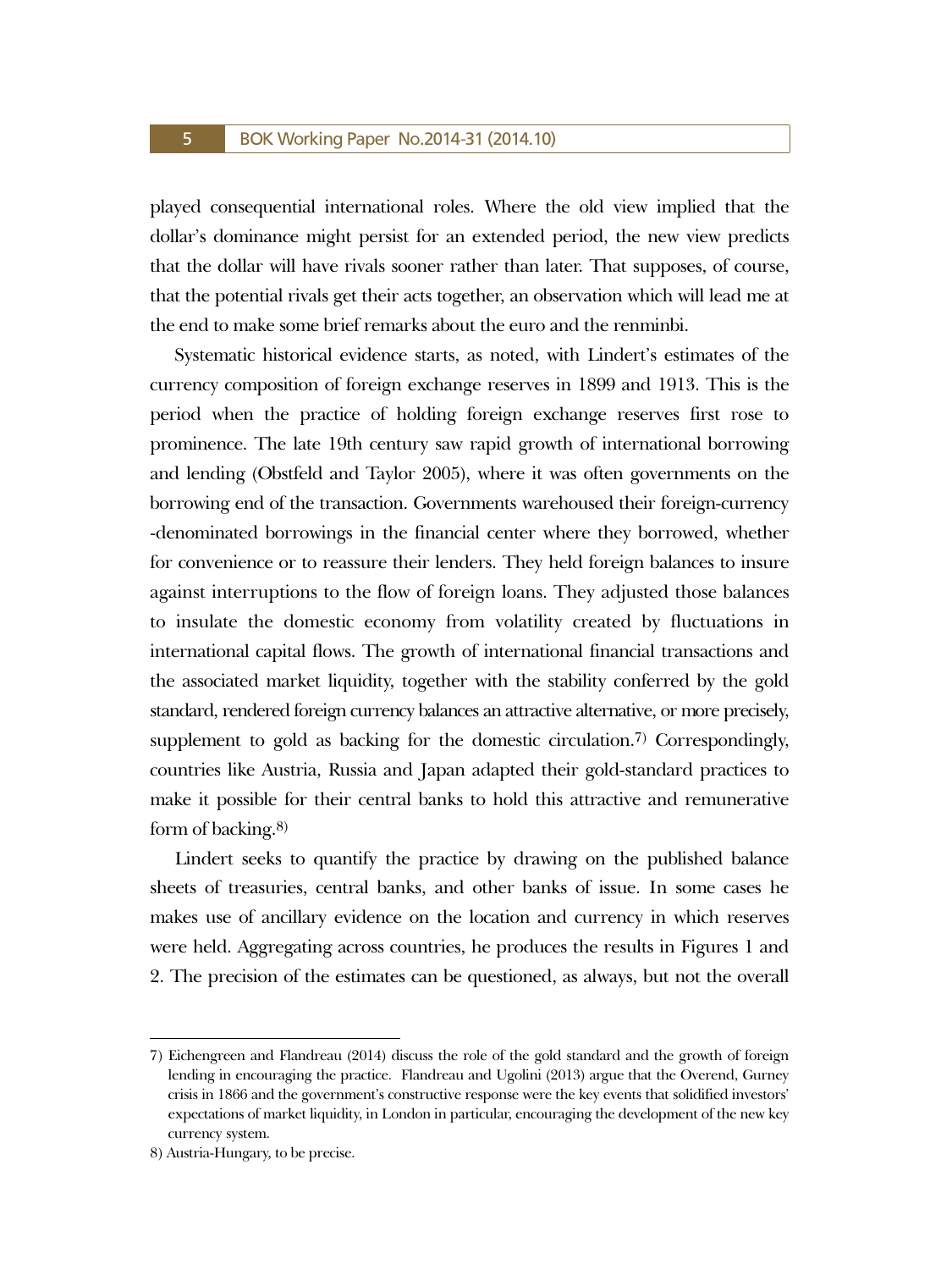

Figure 1. Shares of Currencies in Known Reserves, 1899

Source: Lindert (1969)





Source: Lindert (1969)

picture, which is inconsistent with the natural monopoly view. We see how, circa 1899 sterling accounted for the majority of identified foreign exchange reserves, but French francs, German marks and other miscellaneous currencies (Swiss francs, Dutch guilder) accounted for nonnegligible shares of the total. If anything, sterling's dominance declines over the subsequent decade and a half, with gains mainly taking the form of French francs, which are accumulated by Russia and other countries.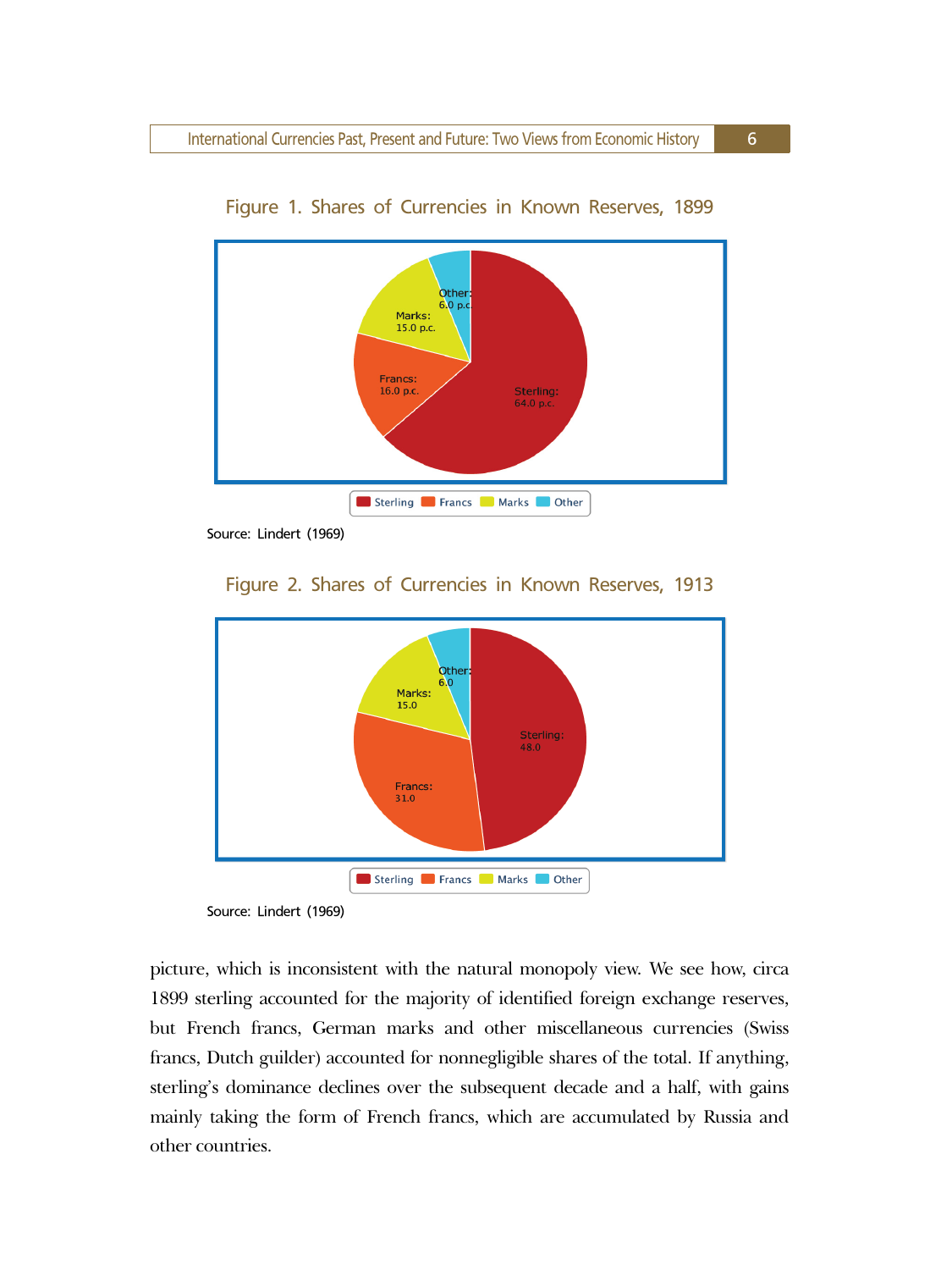Some will be inclined to dismiss this evidence on the grounds that foreign exchange reserves played a limited role before 1913, when they accounted for perhaps just 10 per cent of the reserves of central banks and governments. But this was no longer true in the 1920s. Governments sought to actively encourage the practice of supplementing gold with foreign exchange, first at the Brussels Conference in 1920 and then in Genoa in 1922. Price levels had risen sharply during World War I, and pushing them down now, in politically acceptable fashion, was easier said than done. Given the relative inelasticity of gold supplies, the specter of a global gold shortage therefore loomed (Eichengreen and Flandreau 2009).

At Genoa, in particular, leaders sketched the outlines of an international gold-exchange standard based on regularization of the ad hoc practices of prewar years. Resolution 9 of the report of the Financial Commission to the Genoa Conference declared that the aim of the convention was to "centralize and coordinate the demand for gold, and so avoid those wide fluctuations in the purchasing power of gold which might otherwise result from the simultaneous and competitive efforts of a number of countries to secure metallic reserves." Resolution 11 stated that the "maintenance of the currency at its constant gold value must be assured by the provision of an adequate gold reserve of approved assets, not necessarily gold."9)

Creating this system entailed codifying previous ad hoc practices – altering central bank statutes, or creatively drafting new statutes specifying the types and amounts of foreign exchange that might be held in cases where central banks had not existed previously. The League of Nations was enlisted in the cause (a recent treatment of the role of the League is Decorzant and Flores 2012). In Austria, Danzig, Hungary, Bulgaria, Estonia and Greece, League of Nations stabilization programs included the creation or reorganization of central banks, which were endowed with statutes authorizing them to hold foreign exchange as a component of their reserves.

By 1928, the heyday of the interwar gold-exchange standard, the share of foreign exchange in the combined gold and foreign exchange reserves of 28 European

<sup>9)</sup> Nurkse (1944), p. 28.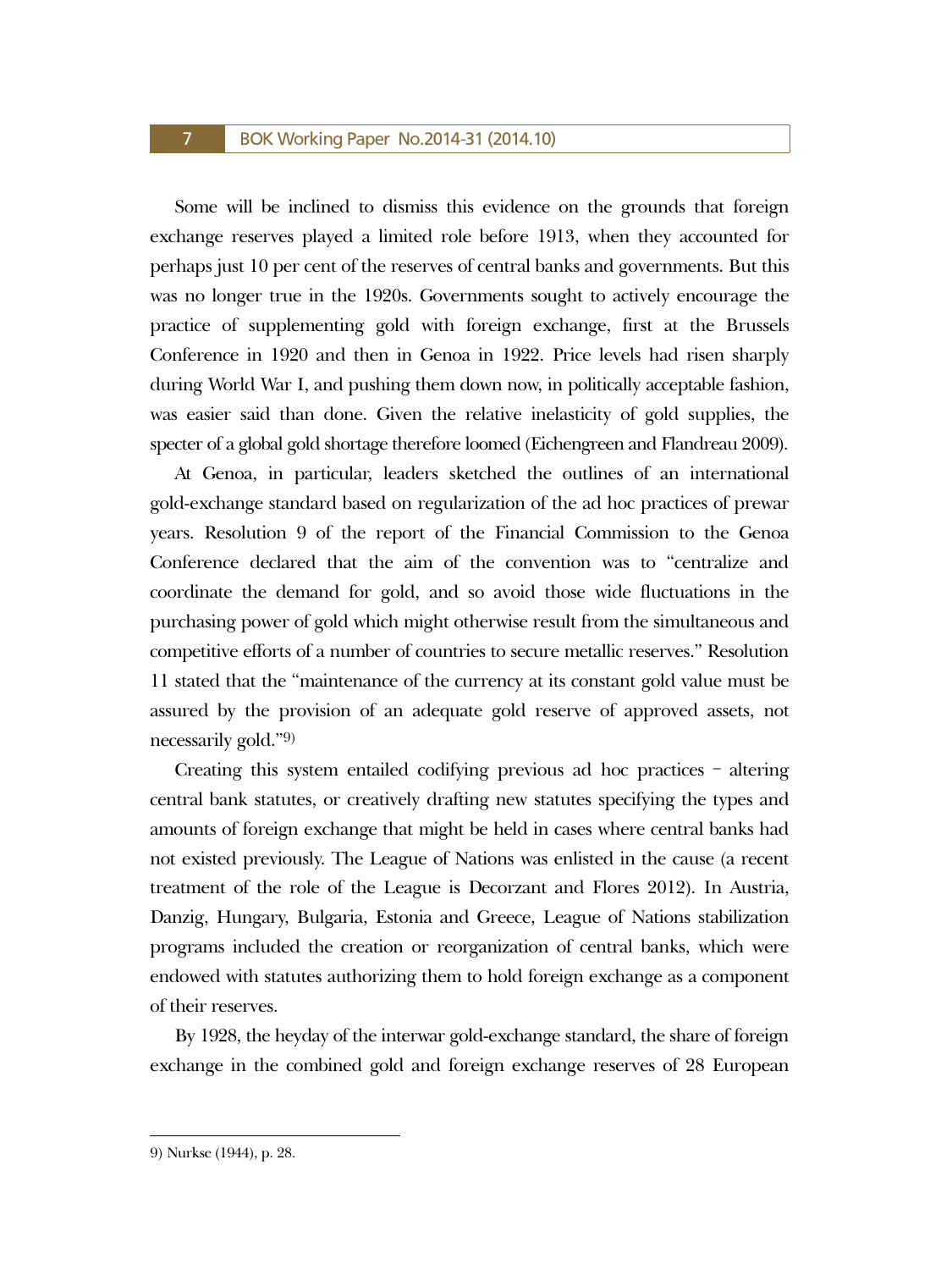

#### Figure 3. Global Foreign Exchange Reserves, 1929

Source: Eichengreen and Flandreau (2009)

countries was fully 42 per cent. Some countries (Austria, Sweden, Finland, Portugal, Latvia, Estonia, Lithuania, Czechoslovakia, Albania and, beyond Europe, Ecuador, Chile and India) now held the majority of their reserves in this form.

This much is known from the published balance sheets of central banks, as tabulated by the League of Nations.<sup>10</sup> But what do we know about the currency composition of those foreign exchange reserves? The answer, until recently, was quite little. Robert Triffin once published estimates showed sterling as far-and-away the dominant reserve currency on the eve of World War II (Triffin 1960). But how we came up with those estimates is unclear.

More recently, Flandreau and Eichengreen assembled evidence on this question from the unpublished balance sheet of central banks. Figure 3, from Eichengreen and Flandreau (2009), shows estimates of the currency composition of global foreign exchange reserves in 1929. Reserves are split more or less evenly between the dollar and sterling. As will be clear, the historical evidence for this period is not obviously consistent with the "old" or "natural monopoly" view, in other words. It also throws doubt on the presumption that persistence is overwhelmingly strong when it comes to the currency composition of reserves, and on the claim that the dollar only overtook sterling only after World War II, as much as half a century after the U.S. surpassed Britain as the leading trading and lending nation.

Reserve currency status is only one aspect of international currency status, of

<sup>10)</sup> See inter alia League of Nations (1937).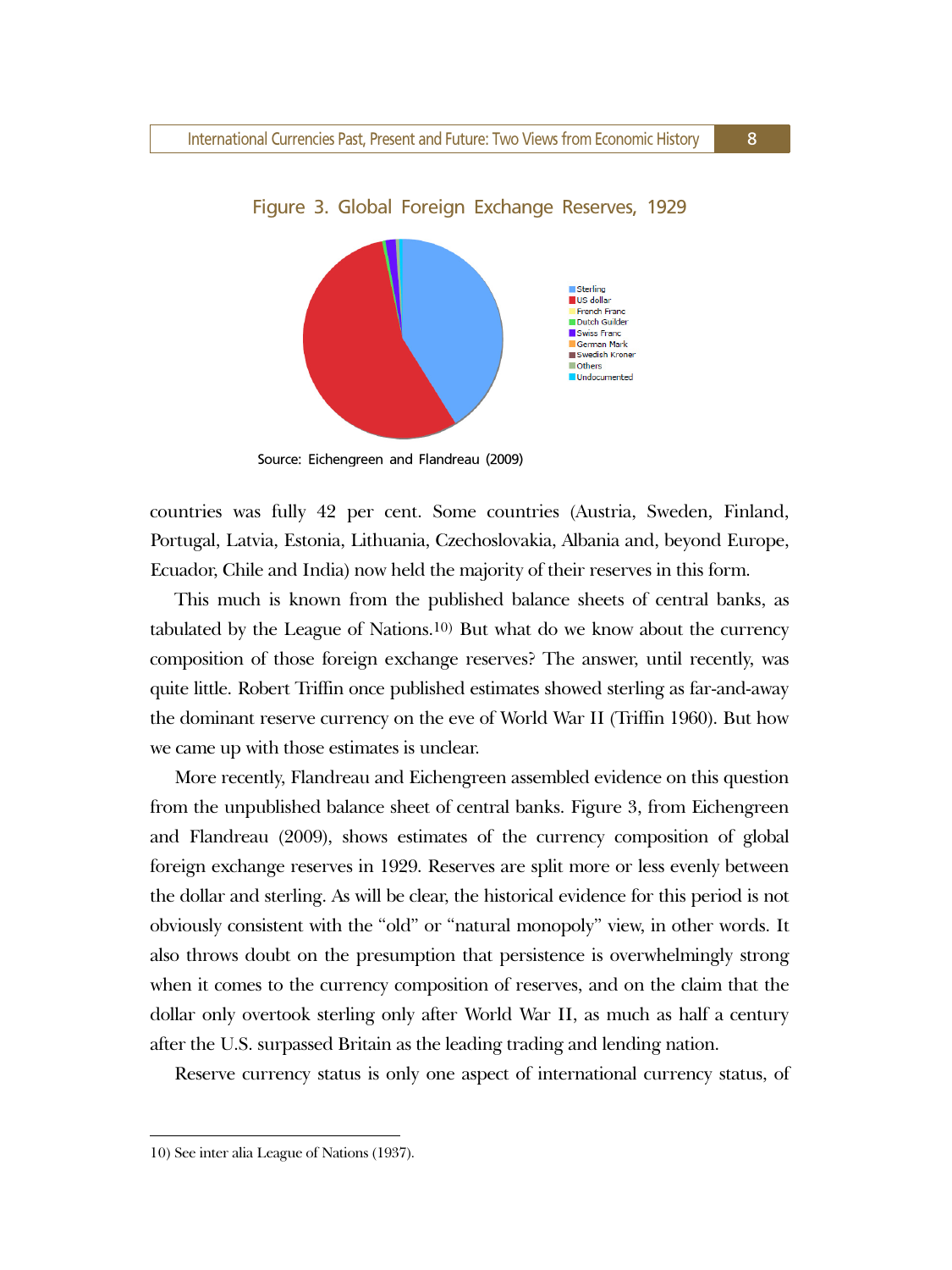

# Figure 4. Dollar and sterling acceptances 1927-37

Source: Eichengreen and Flandreau (2012)

course. But more support for the new view can be gleaned from evidence on various other aspects. Eichengreen and Flandreau (2012) consider the use of currencies as a source of trade credit and means of payment in the 1920s and 1930s. As shown in Figure 4, sterling and the dollar were of roughly equal importance in this domain already in the 1920s. As in the case of reserves, the dollar surpassed sterling, if slightly, by the late 1920s, although it gave back its lead in the 1930s.

The same is again true, Chitu, Eichengreen and Mehl (2012) establish, of the use of currencies for denominating foreign bonds. As shown in Figure 5, use of the dollar to denominate foreign bonds was essentially nonexistent prior to World War I, a situation that then changed quickly. By the early 1920s, the dollar and sterling shared this international function, like others, more or less equally. The dollar then surpassed sterling as a currency of denomination for international bonds in the late 1920s, the heyday of U.S. foreign lending.11) Interestingly, this is one domain where sterling did not regain the ground lost previously in the 1930s, presumably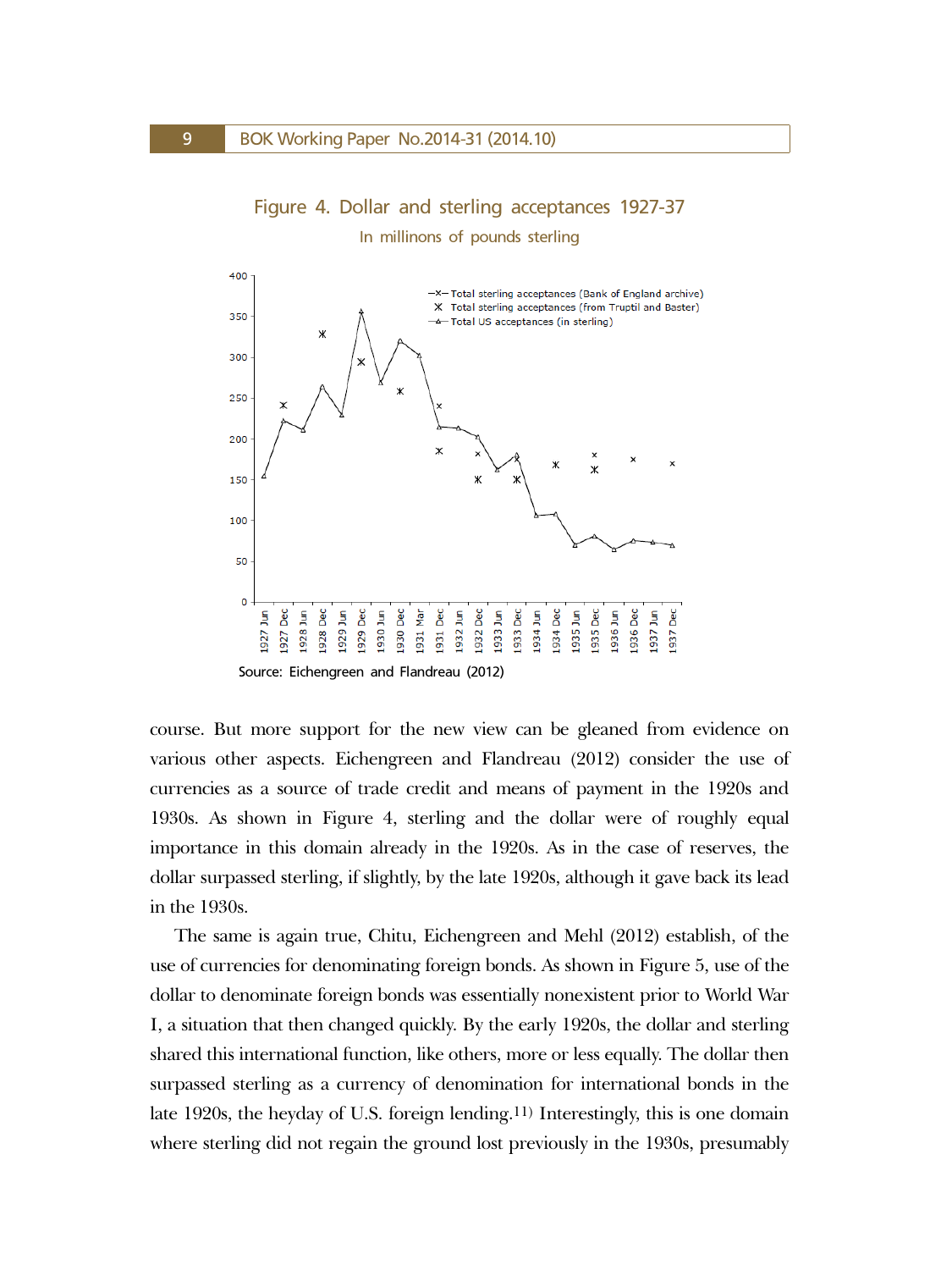



Source: Chitu, Eichengreen and Mehl (2012)

reflecting the maintenance of informal controls on foreign lending by the British government.

Finally, we can consider the currency denomination of transactions in global oil markets. This is another domain for which it is argued, on the basis of recent experience, that network increasingly returns are strong and a single currency tends to dominate. We have evidence on this question for the 1930s, 1940s and 1950s for European countries, presented by Eichengreen, Chitu and Mehl  $(2014a)^{12}$  As depicted in Figure 6, this shows, once again, that payment for oil imports was made, in more or less equal amounts, in dollar and nondollar currencies, where nondollar means, essentially, sterling. It can be argued that the

<sup>11)</sup> Adding Commonwealth countries to the sample of countries shown in Figure 5, in particular Australia, Canada, India, New Zealand and South Africa (all of which were titled towards sterling issuance largely due to their political ties with the U.K.) confirms that there was room for more than one international financial currency then: by 1931, the share of the dollar (45 per cent) was almost equal to that of sterling (51 per cent).

<sup>12)</sup> The data they utilize were gathered by statisticians employed by the Organization for European Economic Cooperation (OEEC, the predecessor to today's OECD) on the basis of submissions by 16 European countries participating in the European Recovery Program (recipients of Marshall Plan aid). See ECA (1949).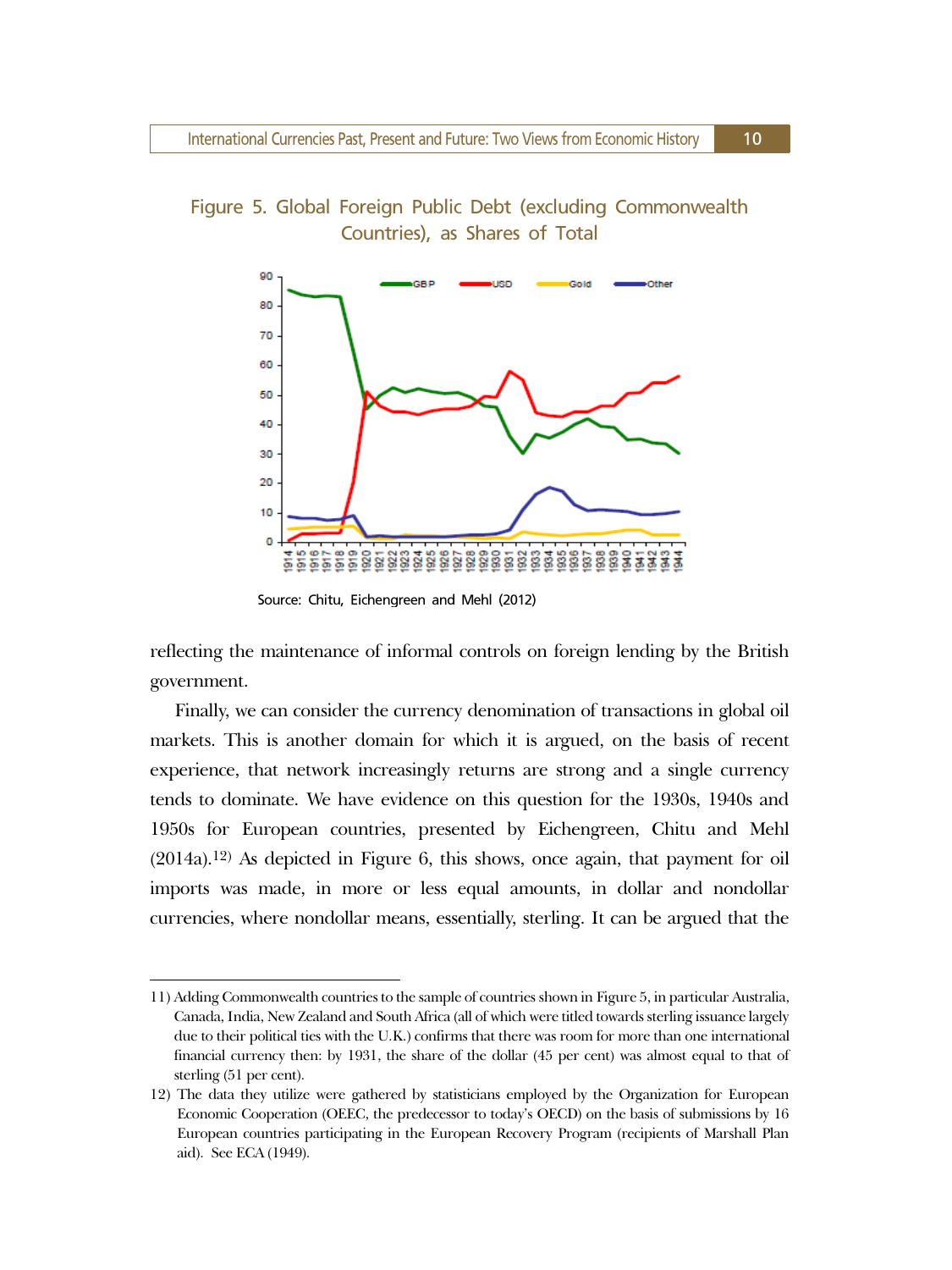

# Figure 6. Currency Denomination of Oil Imports, 16 European Countries (per cent of total)

late 1940s and early 1950s, the era of the dollar shortage, was special. But it is revealing that exactly the same pattern is evident in 1938, when a dollar shortage analogous to that of the post-World War II period did not prevail.

These observations of how the dollar had come to rival and, in some cases, surpass sterling as an international and reserve currency already in the 1930s, undermining the case that international currency status is a natural monopoly, raise the troubling question of why these facts were not appreciated previously. One answer is that much of the ground the dollar gained as an international currency status is a natural monopoly, raise the troubling question of why these facts were not appreciated previously. One answer is that much of the ground the dollar gained as an international and reserve currency in the 1920s it then lost in the unstable 1930s, as central banks liquidated their foreign exchange reserves, and their dollar reserves in particular. For a subset of countries, Eichengreen and Flandreau (2009) have a continuous run of reserve holdings by currency. As shown in Figure 7, these underscore the speed of the dollar's rise in the 1920s but also the disproportionate liquidation of dollar reserves in the 1930s. Figure 8, for a larger sample of central banks, includes only selected years but suggests the same pattern.

Source: Eichengreen, Chitu and Mehl (2014a)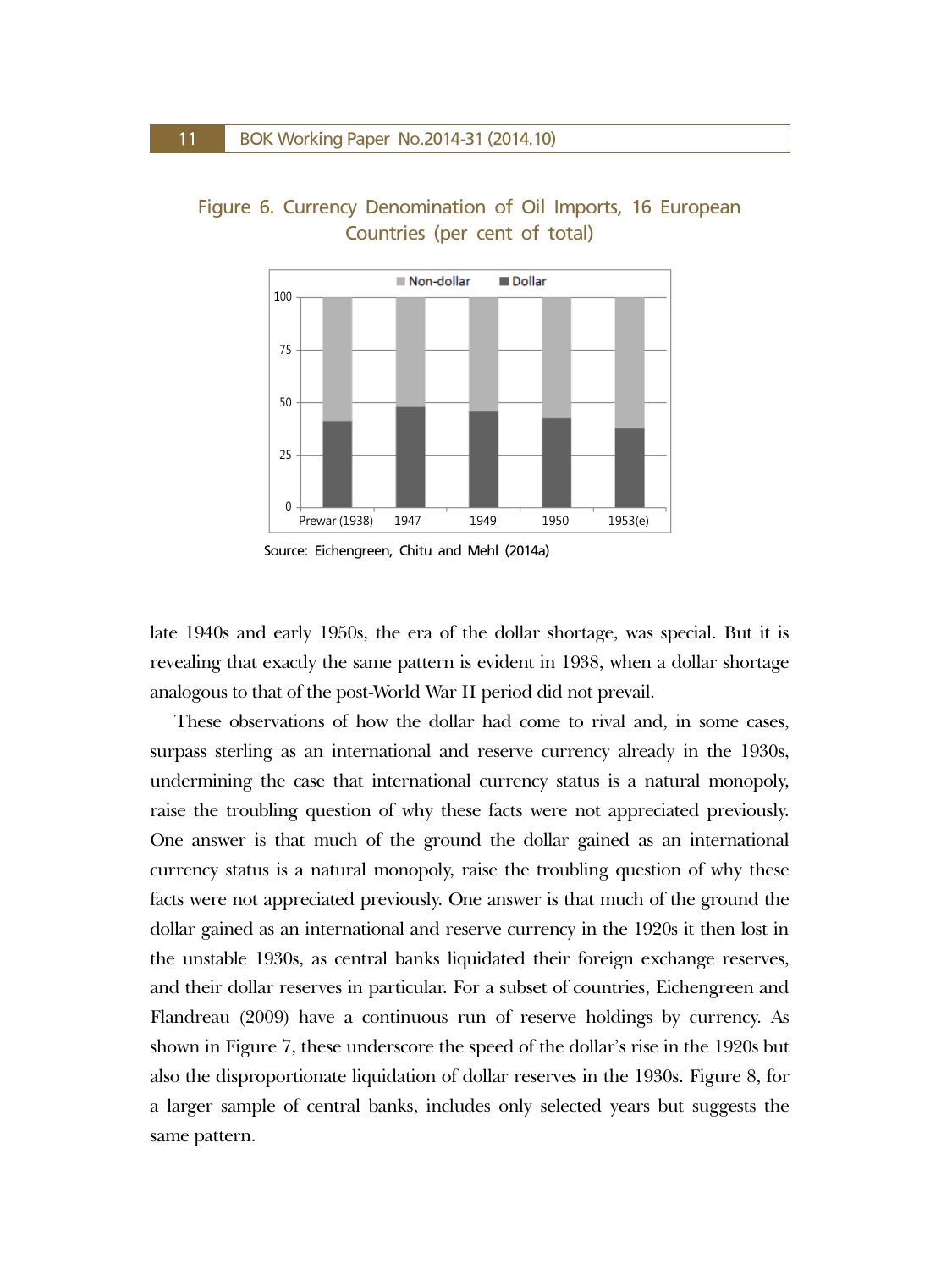

Figure 7. Currency Composition of Reserves, Continuous Estimates for Four Countries

Source: Eichengreen and Flandreau (2009)



Figure 8. Currency Composition of Reserves, Ten Countries

Source: Eichengreen and Flandreau (2009)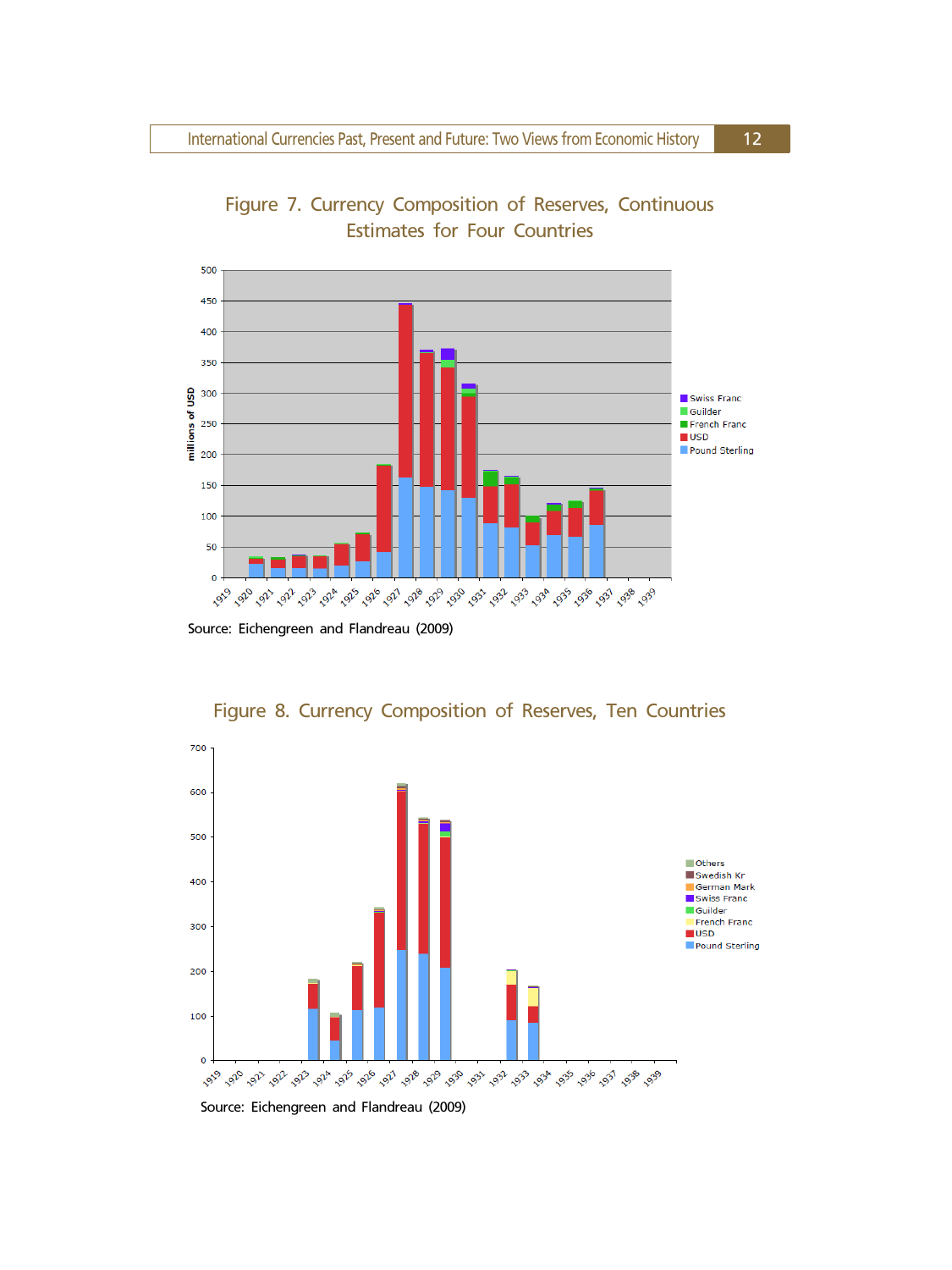

Figure 9. Currency Composition of Reserves, Scandinavian Countries

Another feature of the period is the regionalization of foreign exchange holdings (see Nurkse 1944 and James 2009b). Sterling remained more popular in the Sterling Area (hence the name), whose members pegged their currencies to the pound or at least shadowed it. In contrast, dollar reserves dominated across much of Latin America. Figure 9 shows the case of the Scandinavian countries, which move from diversified reserve portfolios in the 1930s to sterling dominated portfolios in the 1930s, and finally back into dollar, at least to a limited extent, in the late 1930s when war clouds begin to gather over Europe.

What then happened after World War II? Although evidence from the international oil market, noted above, provides a hint, the picture remains opaque. Typically, analyses start in the 1970s, when the IMF's COFER data become available. They then end around 1999, with the advent of the euro (see e.g. Chinn and Frankel 2005).

Using sources like Horsefield (1969) and the IMF's annual reports, it is possible however to do better. On this basis, Eichengreen, Chitu and Mehl (2014b) reconstruct the complete time series of global foreign exchange reserves, by currency, from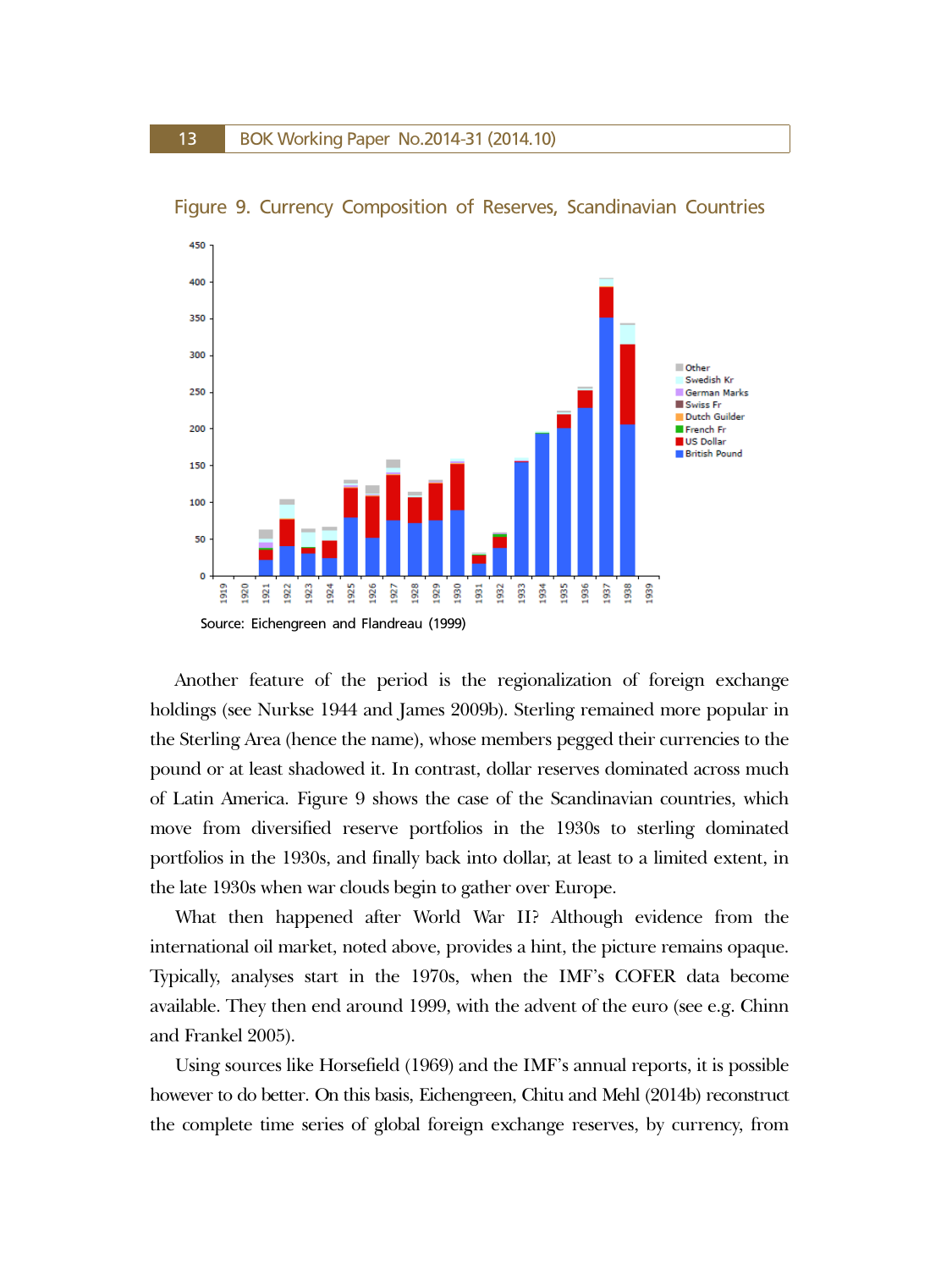1947 to the present, as shown in Figure 10.13) A striking feature of the figure is the dominance of the British pound in the aftermath of World War II, when it accounted for more than 80 per cent of foreign exchange reserves. This is then followed by a sharp reversal of fortune, with the dollar overtaking sterling and accounting for more than 50 per cent of identified foreign exchange reserves by the early 1950s. From there, the dollar's rise continues unabated through the mid-1970s.14) Sterling's decline as a share of global reserves similarly continues unabated and reaches its current levels in the low single digits at around the same time.

From the early 1970s one then observes the rise of the deutschemark and the euro as international reserves. Taken together, the lines representing these currencies trend steadily upward until the onset of the euro area sovereign debt crisis in 2009. One also sees the rise and fall of the Japanese yen, whose share in global reserves peaks in the late 1980s and early 1990s, coincident with the end of the "bubble economy" and the onset of the Japanese economic and financial crisis, along with the rise of various subsidiary reserve currencies (on the yen see Frankel 2012 and Kwan 2012).



Figure 10. Currency Composition of Foreign Exchange Reserves, 1947-2013

Source: Eichengreen, Chitu and Mehl (2014b)

<sup>13)</sup> Global subject to the caveat in footnote 5 above.

<sup>14)</sup> This is the case of Eurodollar assets, which are included along with U.S.-issued reserve assets denominated in dollars.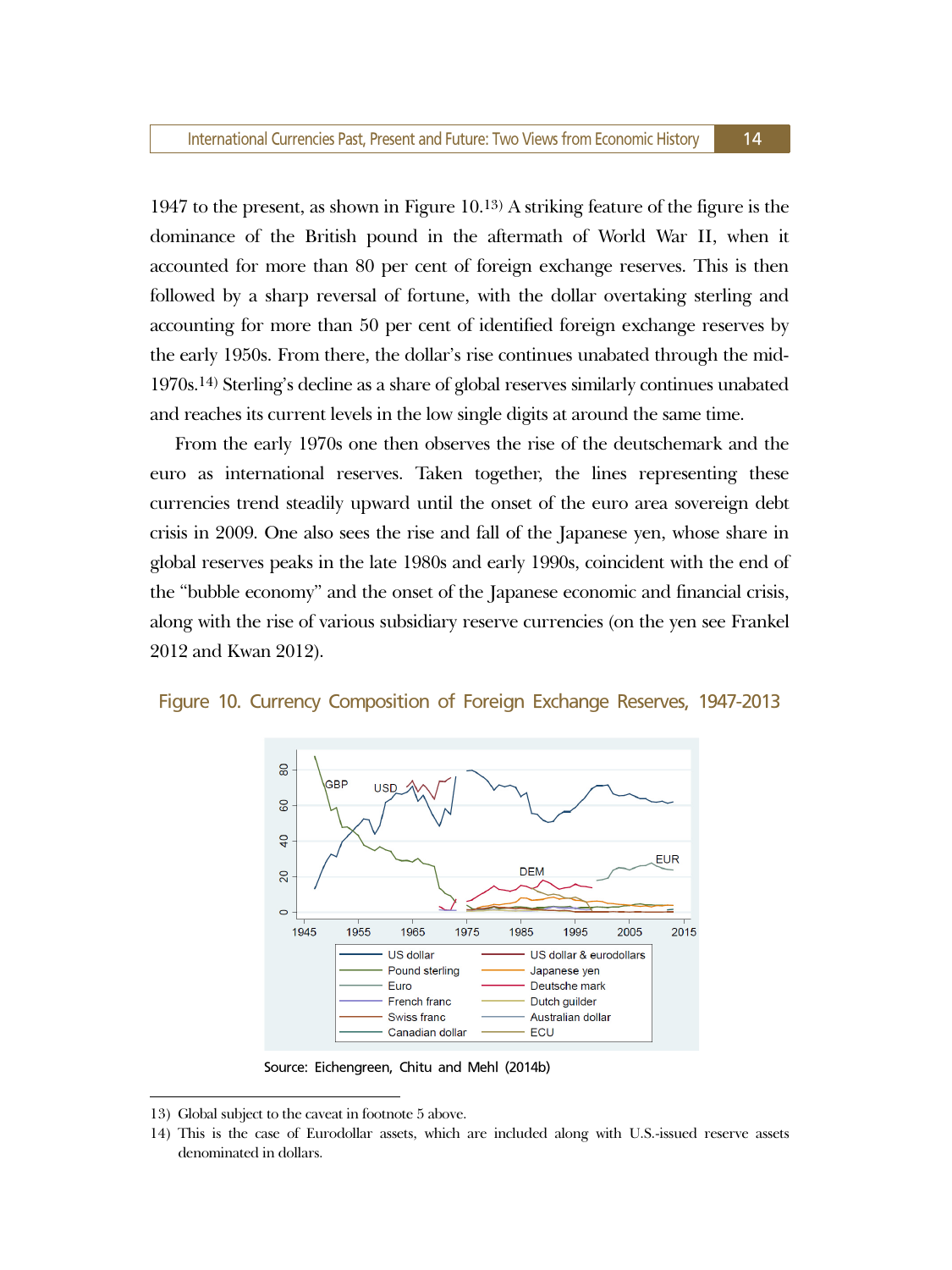Still, the dominance of sterling at the beginning of the period and the subsequent reversal of fortune are the figure's most striking features. The numerical dominance of sterling in 1947 reflected the willingness of the United Kingdom's wartime allies to accept sterling-denominated claims on the British government in payment for materiel and foodstuffs provided to the British economy and its armies overseas. Much of the sterling held in 1947 was accumulated because of these special wartime circumstances (details are in Schenk 2013). It followed that many of sterling's holders wished to transform it into other reserve assets, the dollar being the obvious alternative, and/or to use it to purchase merchandise (that is, to liquidate it entirely), which they did over time to the extent that such conversion and liquidation were permitted. Hence the reversal evident in Figure 10.

Figure 10 also points to the possibility of structural breaks in the determinants of the currency composition of foreign exchange holdings in the late 1960s or early 1970. The dollar's share stops rising in the late 1960s. This is when currencies other than sterling and the dollar (notably the deutschemark, but also others) make an appearance in central bank reserve portfolios. It is when serious doubts developed about the stability of the Bretton Woods gold-dollar system. Contemporaries speculated that there might be large scale portfolio rebalancing away from the dollar if the greenback lost its asymmetric role with the collapse of the Bretton Woods System (Frenkel 1980).

In fact, if one estimates equations designed to explain the currency composition of international reserves, following standard specifications in the literature which include as determinants issuing country size (as a measure of network effects), lagged currency shares (as a measure of inertia) and inflation and currency depreciation (as measures of policy credibility), the data (and associated Chow Tests) suggest that the break in the relationship occurred well before the breakdown of Bretton Woods, already in 1968 (when the gold pool designed to support the dollar peg to gold effectively collapsed).

At one level, not that much changes with this structural break. In particular, the big shift away from the dollar forecast by some contemporaries failed to materialize. At the same time, some changes are evident.15) A selection of these regressions, from Eichengreen, Chitu and Mehl (2014b), is shown in Table 1.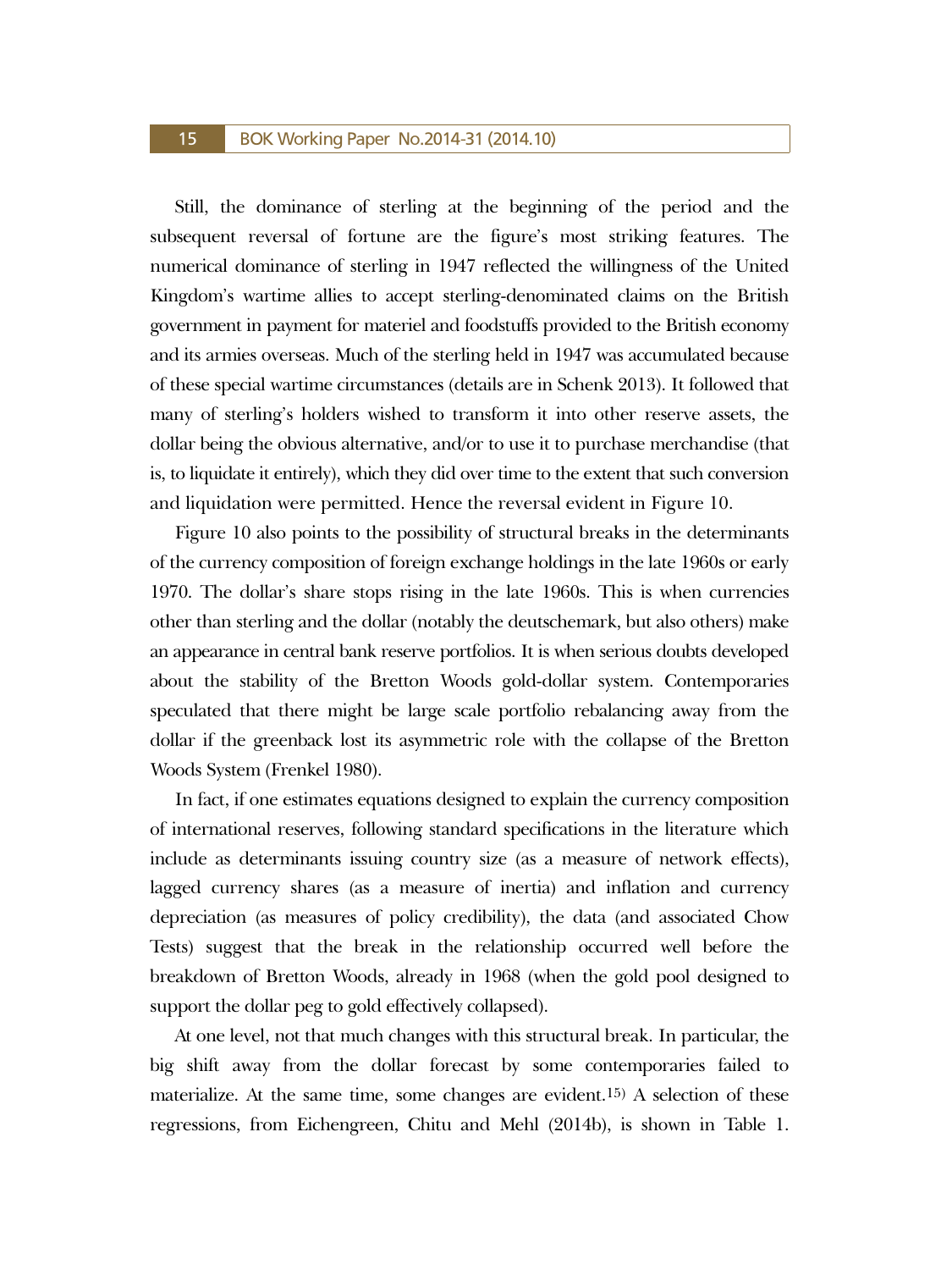|                                        | (1)<br>Full sample    | (2)<br>Pre-1973        | (3)<br>Post-1973      | (4)<br>Full sample     |
|----------------------------------------|-----------------------|------------------------|-----------------------|------------------------|
| Inetia                                 | $0.927***$<br>(0.021) | $0.758***$<br>(0.037)  | $0.954***$<br>(0.009) | 0.886***<br>(0.027)    |
| Network effects                        | $0.216***$<br>(0.066) | $0.815***$<br>(0.113)  | $0.115***$<br>(0.024) | $0.426***$<br>(0.080)  |
| Credibility                            | $0.051***$<br>(0.022) | $-0.599***$<br>(0.033) | $0.043*$<br>(0.024)   | $-0.382***$<br>(0.092) |
| Post-73 dummy                          |                       |                        |                       | 2,921***<br>(0.943)    |
| Inertia $\times$ post-73 dummy         |                       |                        |                       | $0.045***$<br>(0.023)  |
| Netowrk effects $\times$ post-73 dummy |                       |                        |                       | $-0.242***$<br>(0.075) |
| Credibility $\times$ post-73 dummy     |                       |                        |                       | $0.428***$<br>(0.116)  |
| Constant                               | $-0.010$<br>(0.295)   | $-5.725***$<br>(0.460) | 0.302<br>(0.317)      | $-2.739**$<br>(1.095)  |
| Currency effects                       | <b>YES</b>            | <b>YES</b>             | <b>YES</b>            | <b>YES</b>             |
| Time effects                           | <b>YES</b>            | <b>YES</b>             | <b>YES</b>            | <b>YES</b>             |
| Observations                           | 271                   | 42                     | 229                   | 271                    |
| No. of groups                          | 8                     | 4                      | 8                     | 8                      |
| $R^2$ (overall)                        | 0.993                 | 0.988                  | 0.995                 | 0.993                  |

## Table 1. Regression Results, Periods Before and After 1973

Robust standard errors in parentheses

\*\*\* p<0.01, \*\* p<0.05, \* p<0.1

Source: Eichengreen, Chitu and Mehl (2014b)

There is evidence there that network effects grow weaker between the two periods, consistent with the "new view" of reserve currency competition. Inertia or persistence grows strong (perhaps reflecting habit formation, and perhaps reflecting the absence of viable alternatives to the dollar following sterling's decline).16) Policy credibility, meanwhile, also becomes more important.

<sup>15)</sup> This table from Eichengreen, Chitu and Mehl (2014b) distinguishes pre- and post-1973 periods rather than before and after 1968, consistent with the earlier literature, but the same patterns carry over if instead we break the sample in the late 1960s.

<sup>16)</sup> This is as good a place as any to draw the distinction between network effects and persistence, and to emphasize that one does not imply the other. Persistence can have other sources besides network effects giving rise to first- mover advantage (habit formation, for example, or the absence of low-cost alternatives for providing reserves on the scale demanded). As David (1986, 1990) stresses, network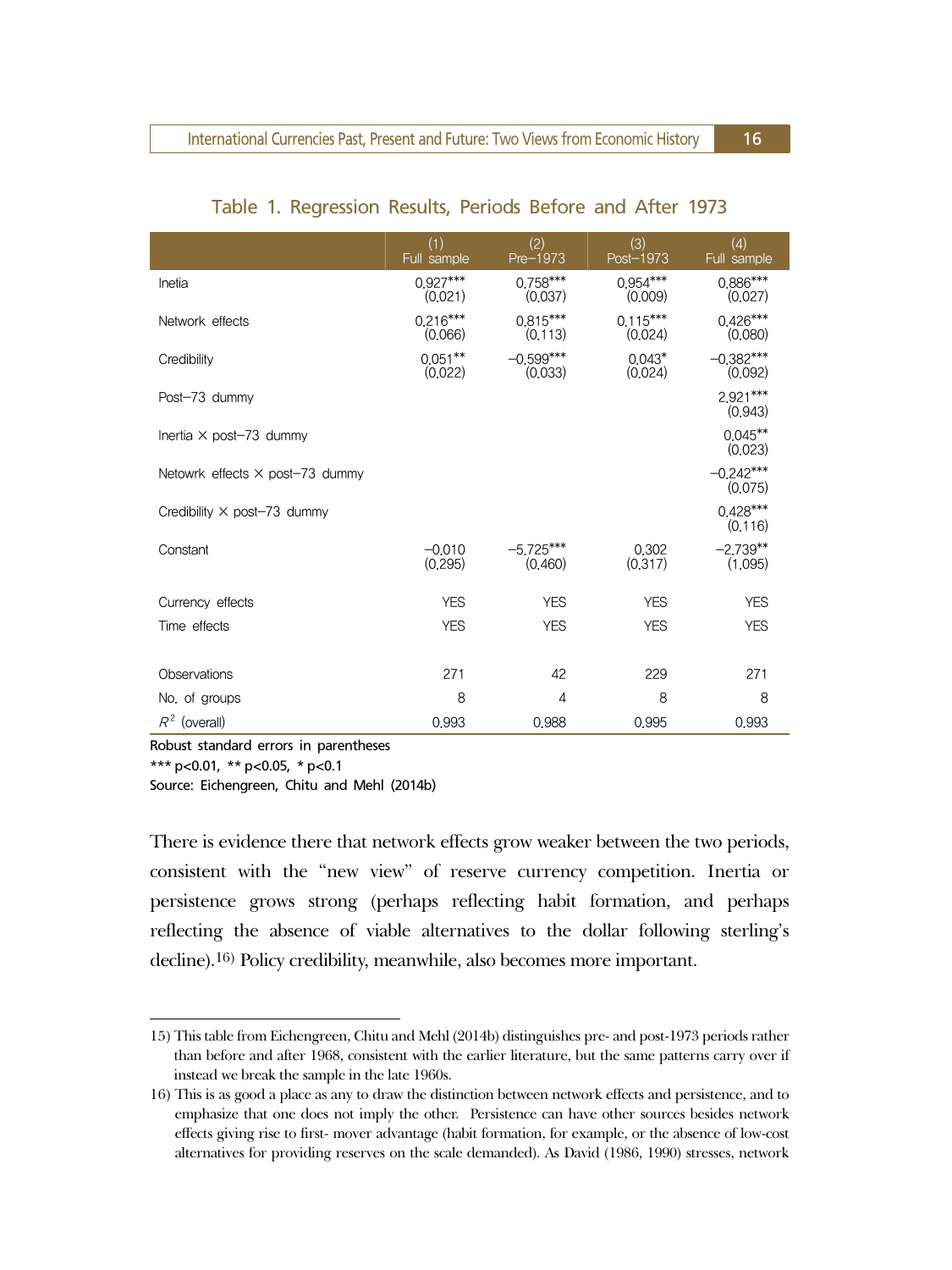The other clear implication of Figure 10 is how the absence of viable alternatives supported the continued dominance of the dollar in the second half of the 20th century. One can also see, from the sudden appearance of the light green line on the figure's right hand side, why the euro was seen as a potential challenger to the dollar's hegemony (as analyzed by Cohen 2012). Equally evident, however, is how the euro crisis represented a setback to the single European currency's global aspirations. The euro's share of identified global foreign exchange reserves peaked in 2009, on the eve of the crisis, and it's been down, down ever since. If Europe succeeds in drawing a line under its crisis, this trend may ultimately reverse. But whether or not this will be the case, only time will tell.

What does this history imply for the future? Strong persistence implies a continuing international currency role for the dollar, absent policy miss-steps that undermine U.S. policy credibility. The dollar's rapid rise to rival sterling in the 1920s reflected the combination of sharp negative shocks to the incumbent international currency (due to World War I) and far-reaching reform to enhance the attractions of the rival (first and foremost, passage of the Federal Reserve Act). The dollar's dominance after World War II similarly reflected a combination of negative shocks to its rival (due to World War II) and efforts on the part of U.S. policy makers to enhance the attractions of the greenback (inter alia, the Marshall Plan). Absent a similar combination of negative shocks affecting the reputation of the incumbent and positive steps to enhance the attractions of rivals, there is every reason to expect the dollar's international role to persist.

But the fact that network effects are not everything suggests that there is also a role for supplementary sources of international liquidity, for example China and the renminbi. This observation should be seen as reassuring, given the inability of the United States to continue to function as the sole supplier of international liquidity to a global economy that will presumably continue to expand more rapidly than the U.S. itself. And 1920s history suggests that new sources of liquidity

effects may increase the attractions of a particular standard (in this case, a currency standard) at a specific point in time without preventing market participants from shifting to another standard at the next point in time, assuming that lock-in mechanisms are weak and agents are able to coordinate their actions. The success with which open standards for personal electronics have been developed in recent years, weakening lock-in and facilitating shifts between operating systems, illustrates the point.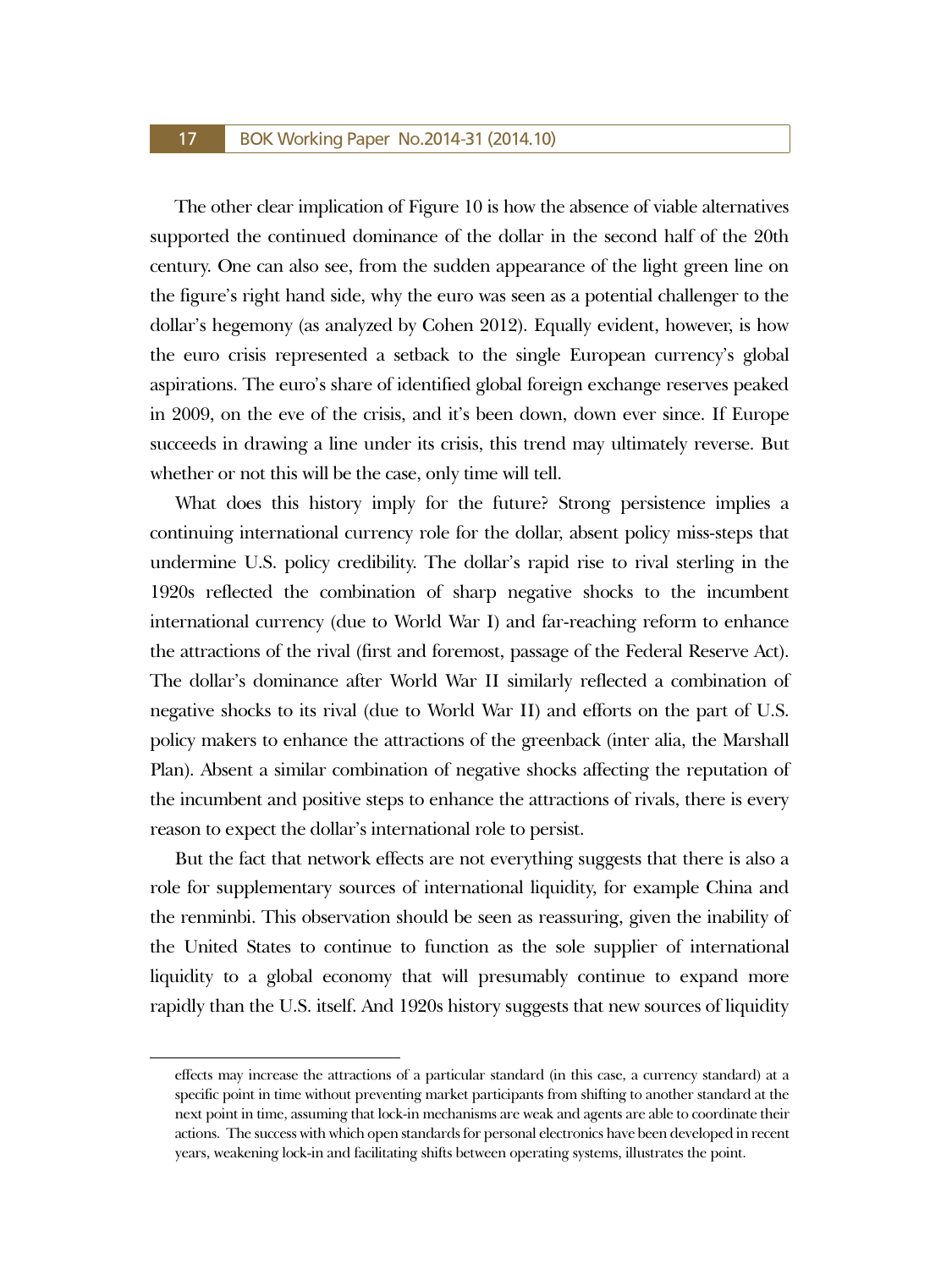can acquire a role quite rapidly (contrary to the "old view" of international currency competition). A number of recent studies have reached similar conclusions; thus, Lee (2014) estimates that the renminbi will account for 3 to 12 per cent of global foreign exchange reserves circa 2035, which will be significantly behind the dollar but still a consequential share.

China, admittedly, faces stiff challenges in seeking to elevate the renminbi to first-class international currency status. An international currency has three essential attributes: size, stability and liquidity. The dollar was able to quickly assume an international role in the 1920s because the U.S. had the size (U.S. financial markets already being bigger than British financial markets), the stability (experiencing no financial crises between 1915 and 1929 – and what occurred thereafter can be considered proof through counter-example) and the liquidity (having established a central bank to backstop domestic financial markets and provide liquidity to the market in dollar-denominated trade credits).17) Chinese financial markets, to put the matter bluntly, still lack the requisite size, stability and liquidity, attributes that the country will have to work hard to develop (for further discussion see Gagnon and Troutman 2014).

Finally, one can ask whether China's politics are compatible with its international monetary ambitions. All reserve currencies in history have been the currencies of republics or political democracies. Both Britain and the U.S. had contested elections and political systems that limited arbitrary executive action. This was important for fostering confidence on the part of both domestic and foreign investors. Republican forms of government had similar effects in the Dutch Republic and the city-states of Genoa and Venice, three earlier issuers of what arguably functioned as international currencies.

Freely contested elections and even limits on the exercise of power by the executive are not exactly characteristics of China's political system. But might China be able to establish limits on arbitrary executive action within the context of its prevailing political system? Perhaps. Even today, the general secretary of the

<sup>17)</sup> On the magnitude of U.S. financial markets in the 19th century and after, see Rousseau and Sylla (1999), and on the role of the Fed in providing liquidity to the market in trade credits, or trade acceptances, see Eichengreen (2011).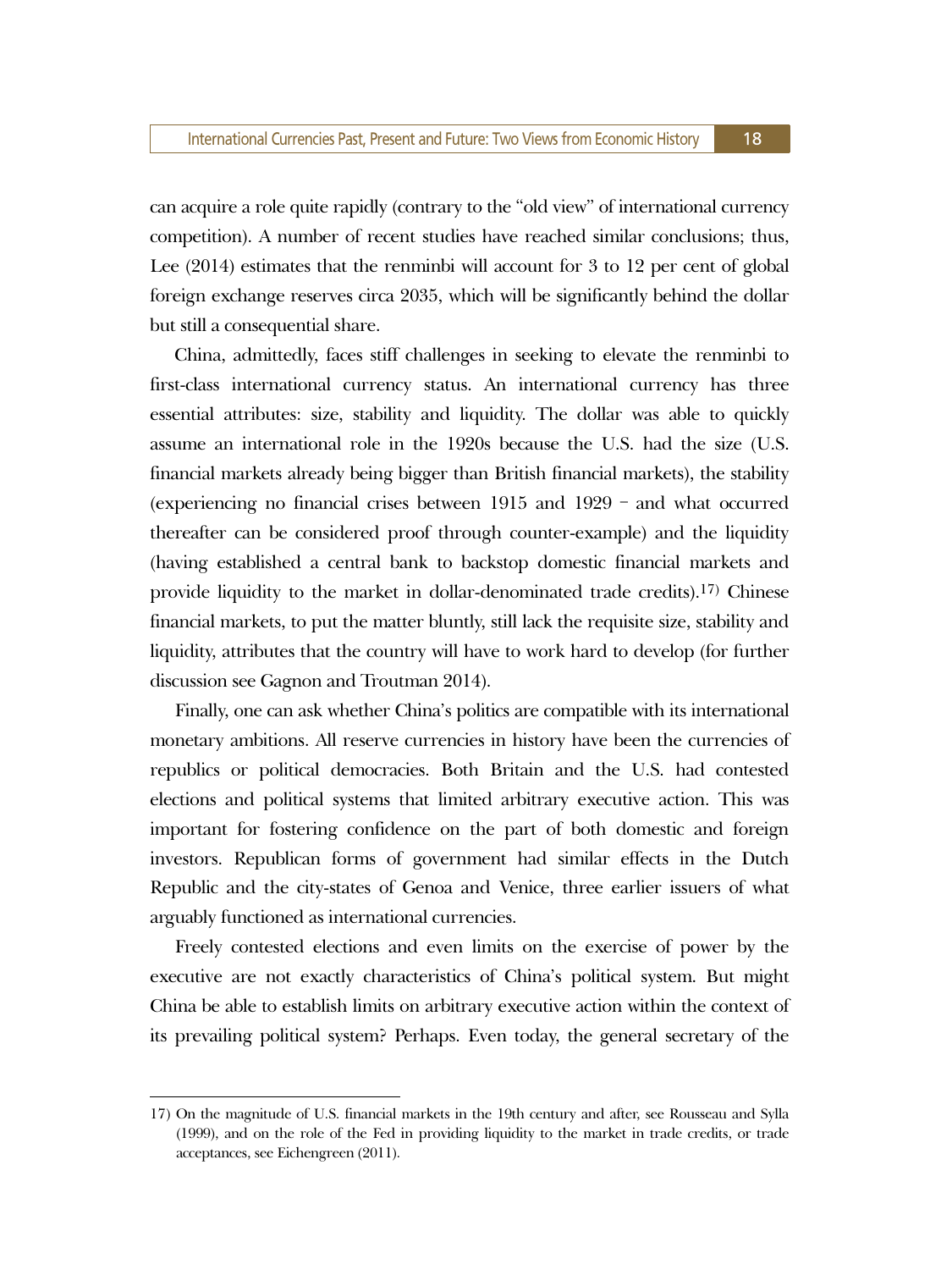Communist Party is increasingly constrained by the National People's Congress and the diverse interests represented there. Other bureaucratic decision makers are increasingly constrained by requirements of transparency and disclosure. Popular internet-based movements are forcing Chinese policy makers to strengthen labor and environmental standards; why not also creditor rights, one might ask? One can imagine giving key monetary policy makers (the People's Bank of China) statutory independence from politics – a reasonably independent central bank plausibly being a prerequisite in order for foreign investors, including foreign central banks and governments, to vest confidence in a currency.

Will such changes be compatible with China's prevailing political system? Will they be enough? Only time will tell. These are not questions to which history offers clear answers.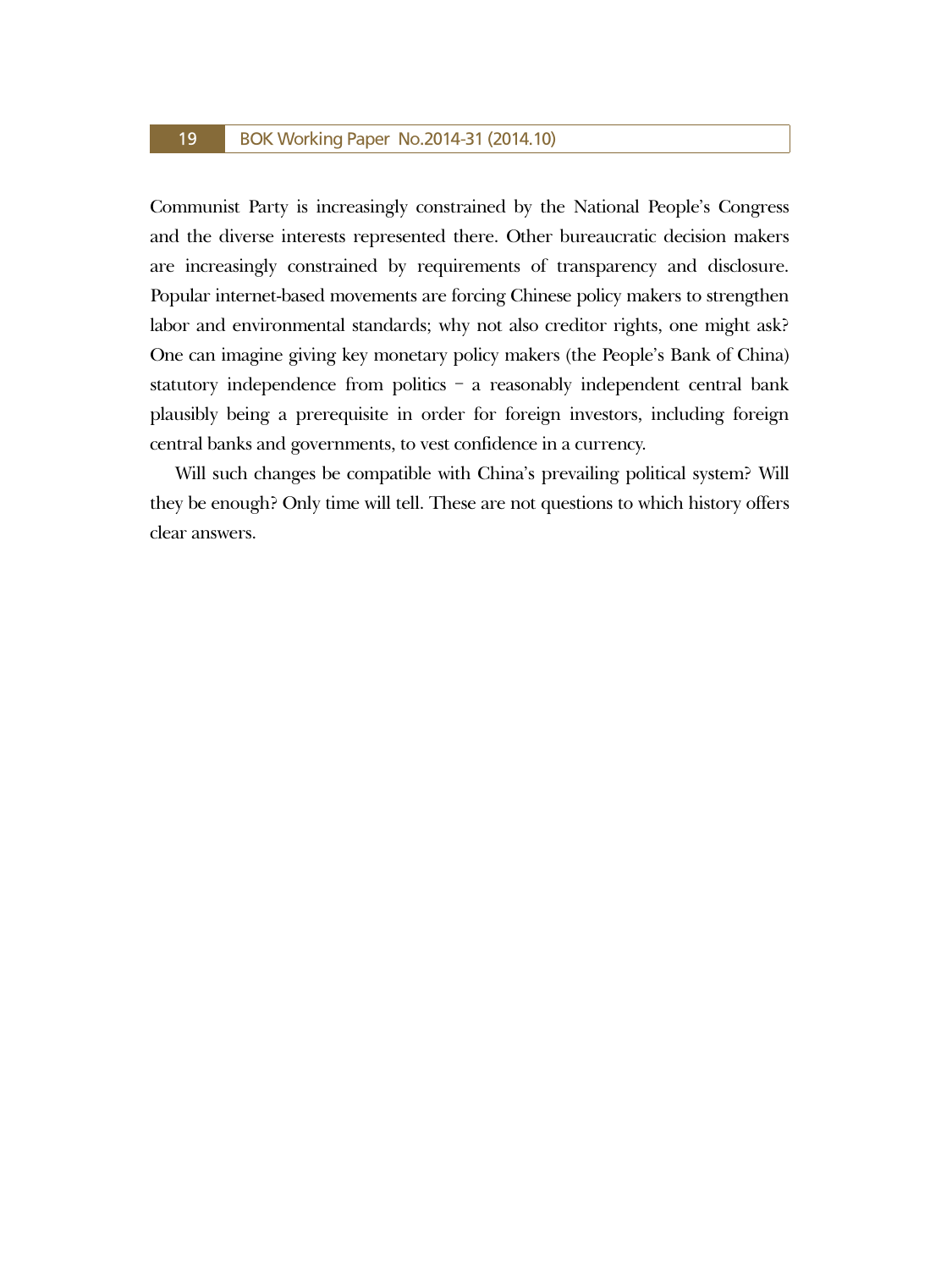# References

- Arthur, B. (1989), "Competing Technologies, Increasing Returns, and Lock-In by Historical Events," Economic Journal, Vol. 99, pp. 116-131.
- Bensassy, Q., Agnes, and J. Pisani-Ferry (2011), "The Long March Towards a Multi-Polar Monetary Regime," Lettre du CEPII 308, Paris:CEPII [gradual transition is in the cards]
- Borio, C., and P. Disyatat (2011), "Global Imbalances and the Financial Crisis: Link or No Link?" BIS Working Paper No. 346.
- Chinn, M., and J. Frankel (2005), "Will the Euro Eventually Surpass the Dollar as Leading International Reserve Currency?" NBER Working Paper No. 11510.
- Chitu, L., B. Eichengreen, and A, Mehl (2012), "When Did the Dollar Overtake Sterling as the Leading International Currency? Evidence from the Bond Markets," ECB Working Paper No. 1433.
- Clark, D. (2003), "The Design of Open Systems," IEEE Internet Computing 7, pp. 86-95.
- Cohen, B. (2012), "The Future of Global Currency: The Euro versus the Dollar," London: Routledge.
- Cohen, B. (2013), "Currency and State Power," in Martha Finnimore and Judith Goldstein eds., Back to Basics: State Power in a Contemporary World, New York: Oxford University Press, pp. 159-176.
- Cohen, B., and T. Benney (2013), "What Does the International Currency System Really Look like?" Review of International Political Economy, pp. 2-25.
- David, P. (1986), "Narrow Windows, Blind Giants and Angry Orphans: The Dynamics of Systems Rivalries and dilemmas of Technology Policy," Technology Innovation Project Working Paper no.10, Center for Economic Policy Research, Stanford University.
- David, P. (1990), "The Economics of Compatibility Standards: An Introduction to Recent Research," Economics of Innovation and New Technology 1, pp. 3-41.
- David, P., and J. Bunn (1988), "The Economics of Gateway Technologies and Network Evolution: Lessons from Electricity Supply History," Information Economics and Policy 3, pp. 165-202.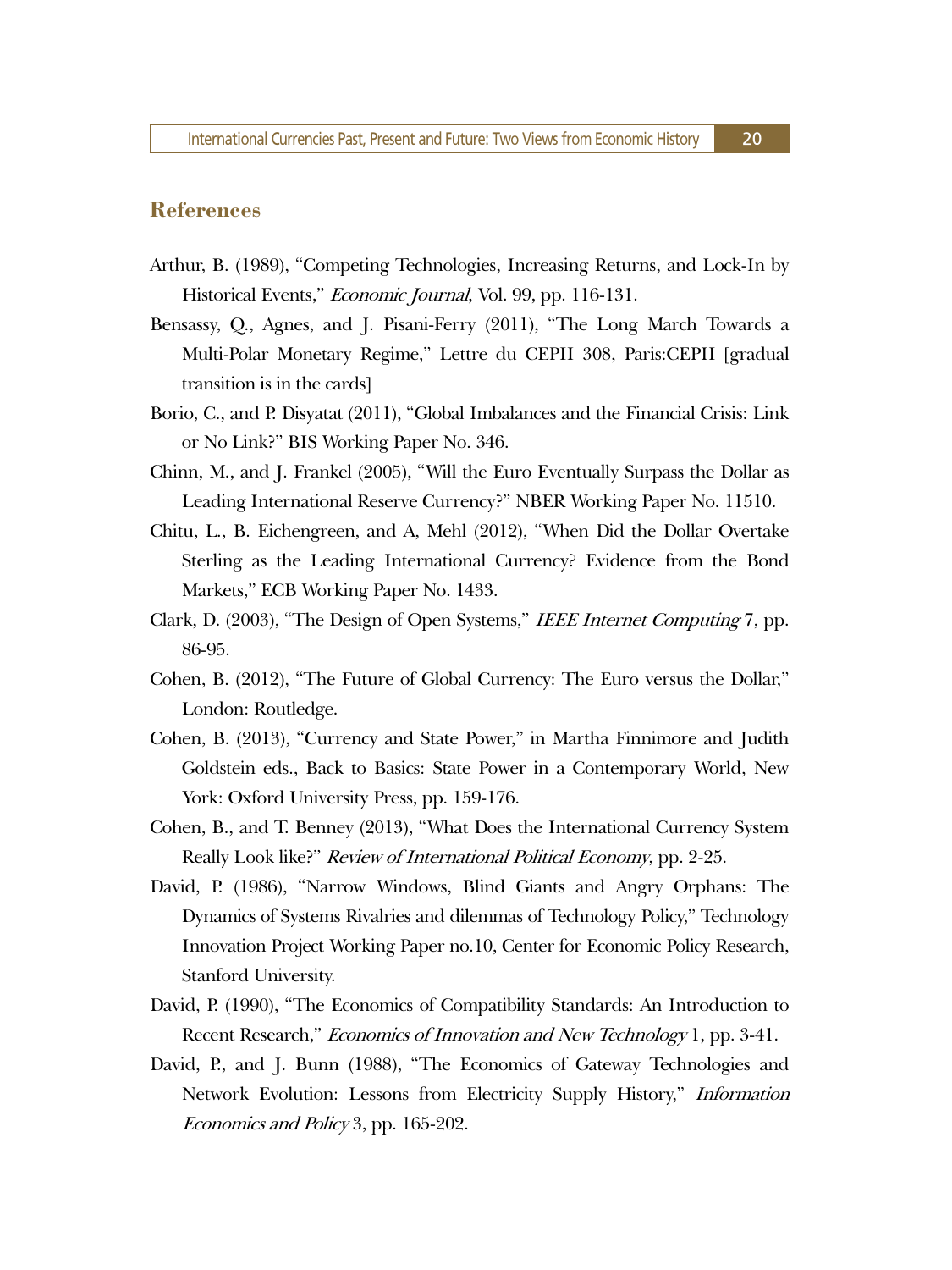- De Cecco, M. (1974), "Money and Empire: The International Gold Standard," Oxford: Blackwell, pp. 1890-1914.
- De Cecco, M. (2009), "From Monopoly to Oligopoly: Lessons from the Pre-1914 Experience," in Eric Helleiner and Jonathan Kirschner eds., The Future of the Dollar, Ithaca, NY: Cornell University Press.
- Decorzant, Y., and J. Flores (2012), "Public Borrowing in Harsh Times: The League of Nations Loans Revisited," Working Paper in Economic History No.12-07, University Carlos III de Madrid.
- Eichengreen, B. (2011), Exorbitant Privilege: The Rise and Fall of the Dollar and the Future of the International Monetary System, New York: Oxford University Press.
- Eichengreen, B. (2013a), "Currency War or International Policy Coordination?" Journal of Policy Modeling, Vol. 35, pp. 425-433.
- Eichengreen, B. (2013b), "Renminbi Internationalization: Tempest in a Teapot?" Asian Development Review, Vol. 30, pp. 148-164.
- Eichengreen, B., L. Chitu, and A. Mehl (2014a), "Network Effects, Homogeneous Goods and International Currency Choice: New Evidence on Oil Markets from an Older Era," ECB Working Paper No. 1651.
- Eichengreen, B., L. Chitu, and A. Mehl (2014b), "Stability or Upheaval? The Currency Composition of International Reserves in the Long Run," unpublished manuscript, University of California, Berkeley and European Central Bank .
- Eichengreen, B., and M. Flandreau (2009), "The Rise and Fall of the Dollar (or When Did the Dollar Replace Sterling as the Leading International Currency?)," European Review of Economic History, Vol. 13, pp. 377-413.
- Eichengreen, B., and M. Flandreau (2012), "The Federal Reserve, the Bank of England and the Rise of the Dollar as an International Currency, 1914-1939," Open Economies Review, Vol. 23, pp. 57-87.
- Eichengreen, B., and M. Flandreau (2014), "A Century and a Half of Central Banks, International Reserves and International Currencies," unpublished manuscript, University of California, Berkeley and Graduate Institute, Geneva, forthcoming in the anniversary volume of the Bank of Norway.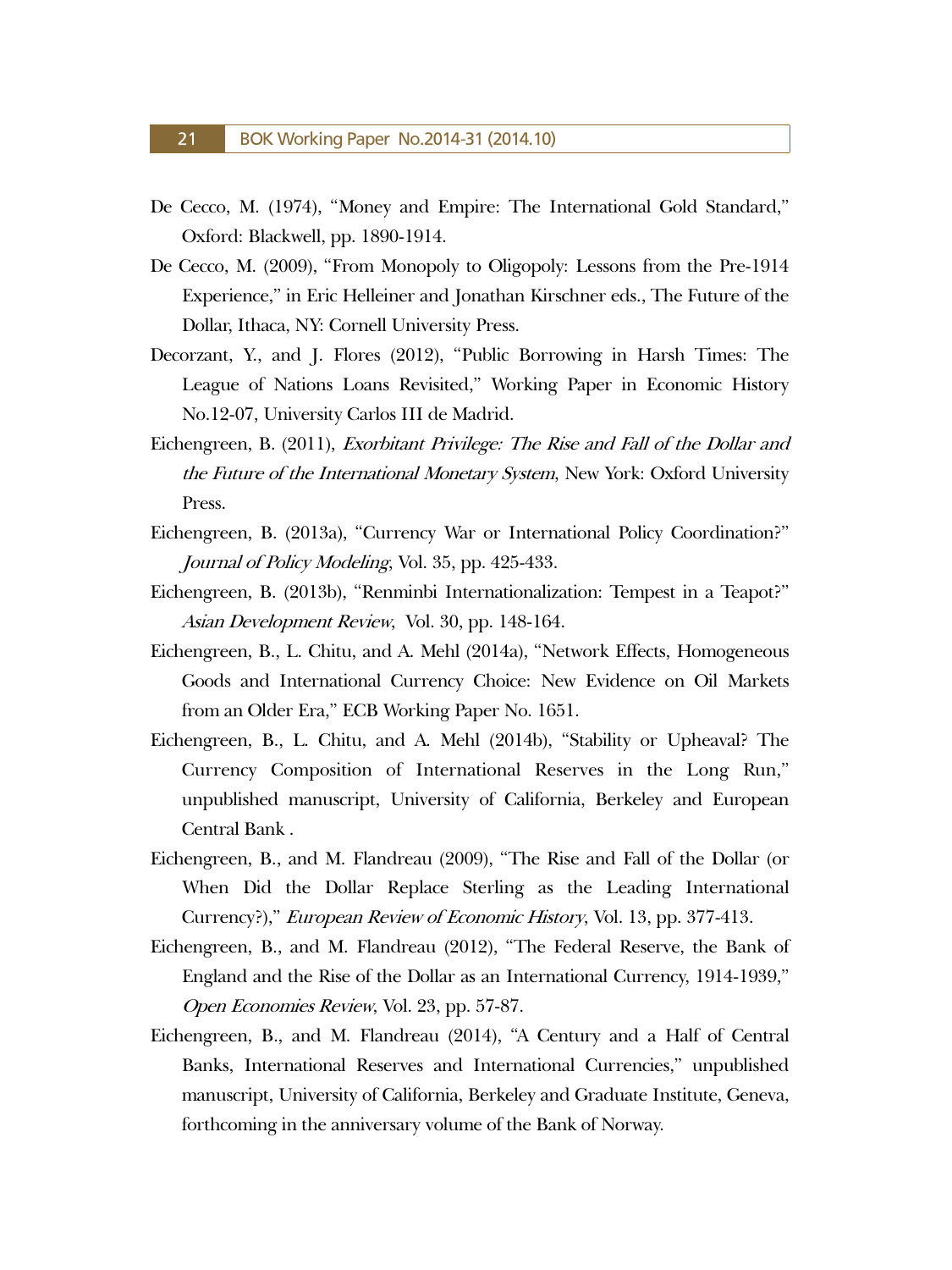- European Cooperation Administration (1949), "Petroleum and Petroleum Equipment Commodity Study," European Recovery Program, Washington, DC: ECA.
- Farrell, J., and P. Klemperer (2007), "Coordination and Lock-In: Competition with Switching Costs and Network Effects," Handbook of Industrial Organization, Vol. 3, pp. 1967-2082,
- Flandreau, M., and C. Jobst (2009), "The Empirics of International Currencies: Network Externalities, History and Persistence," Economic Journal, Vol. 119, pp. 643-664.
- Flandreau, M., and S. Ugolini (2013), "Where it All Began: Lending of Last Resort and Bank of England Monitoring during the Overend, Gurney Panic of 1866," in Michael D. Bordo, and William Roberds (eds), The Origins, History, and Future of the Federal Reserve: A Return to Jekyll Island, Cambridge: Cambridge University Press.
- Frankel, J. (2011), "Historical Precedents for the Internationalization of the RMB," paper written for a workshop organized by the Council of Foreign Relations and the China Development Research Foundation.
- Frenkel, J. (1980), "The Demand for International Reserves Under Pegged and Flexible Exchange Rate Regimes," in David Bigman an Teizo Taya eds., The Functioning of Floating Exchange Rates: Theory, Evidence and Policy Implications, Cambridge, Mass.: Ballinger, pp. 169-195.
- Gagnon, J., and K. Troutman (2014), "Internationalization of the Renminbi: The Role of Trade Settlement," Policy Brief PB 14-15, Washington, D.C.: Peterson Institute of International Economics.
- Gilbert, M. (1968), "The Gold-Dollar System: Conditions of Equilibrium and the Price of Gold," Essays in International Finance, No.70, International Finance Section, Department of Economics, Princeton University.
- James, H. (2009a), "The Enduring Preeminence of the Dollar," in Eric Helleiner and Jonathan Kirschner eds., The Future of the Dollar, Ithaca, NY: Cornell University Press.
- James, H. (2009b), "Economic Crisis and Regional Integration," Project Syndicate (4th March), www.projectsyndicate.com.
- Horsefield, K. (1969), "The International Monetary Fund 1945-1965: Twenty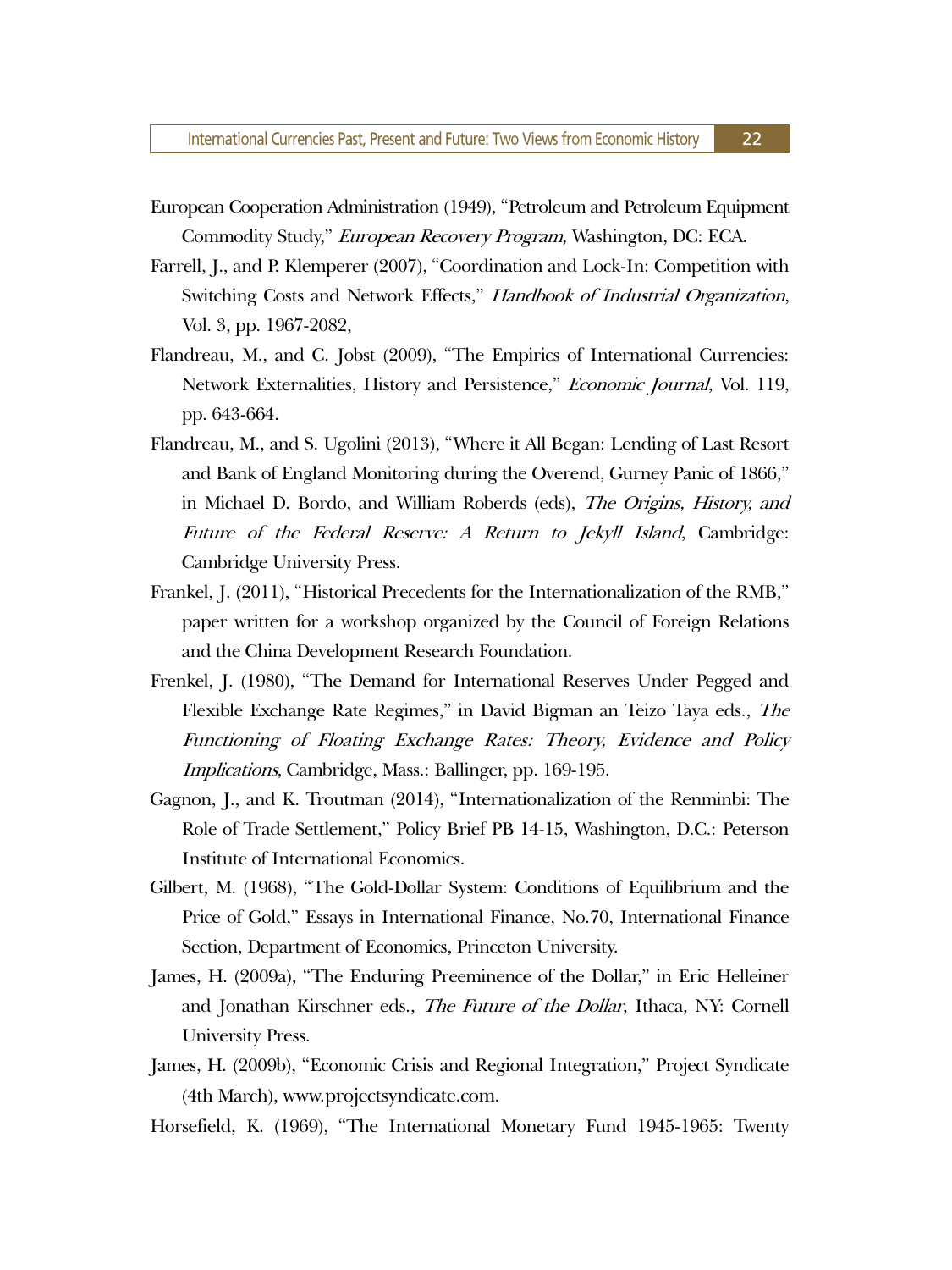Years of International Monetary Cooperation: Chronicle," Washington, D.C.: IMF.

- Keynes, J. M. (1930), "A Treatise on Money," London: Macmillan [two volumes].
- Kindleberger, C. (1973), "The World in Depression, 1929-1939," Berkeley: University of California Press.
- Kindleberger, C. (1988), "The International Economic Order: Essays on Financial Crisis and International Public Goods," Cambridge, Mass.: MIT Press.
- Krugman, P. (1980), "Vehicle Currencies and the Structure of International Exchange," Journal of Money, Credit and Banking, Vol. 12, pp. 513-526.
- Krugman, P. (1984), "The International Role of the Dollar: Theory and Prospect," in John Bilson and Richard Marston (eds), Exchange Rate Theory and Practice, Chicago: University of Chicago Press, pp. 261-278.
- Kwan, C.H. (2012), "Japan's Experience with Promoting the Yen as an International Currency: Lessons for China," unpublished manuscript, Nomura (February).
- League of Nations (1937), "Monetary Review," Geneva: League of Nations.
- Lee, J. W. (2014), "Will the Renminbi Emerge as an International Reserve Currency?" World Economy, Vol. 37, pp. 42-62.
- Liebowitz, S., and S. Margolis (1995), "Path Dependence, Lock-In and History," Journal of Law, Economics and Organization, Vol. 11, pp. 205-226.
- Lindert, P.r (1969), "Key Currencies and Gold, 1900-1913," Princeton Studies in International Finance, No.24, International Finance Section, Department of Economics, Princeton University.
- Maddison, A. (1982), "Phases of Capitalist Development," New York: Oxford University Press.
- McKinnon, R. (1996), *The Rules of the Game: International Money and Exchange* Rates, Cambridge, Mass.: MIT Press.
- McKinnon, R. (2010), "Rehabilitating the Unloved Dollar Standard," Asian-Pacific Economic Literature, Canberra: Crawford School of Economics and Government, the Australian National University.
- Matsuyama, K., N. Kiyotaki, and A. Matsui (1993), "Toward a Theory of International Currency," Review of Economic Studies, Vol. 60, pp. 283-30.
- Nurkse, R. (1944), "International Currency Experience," Geneva: League of Nations.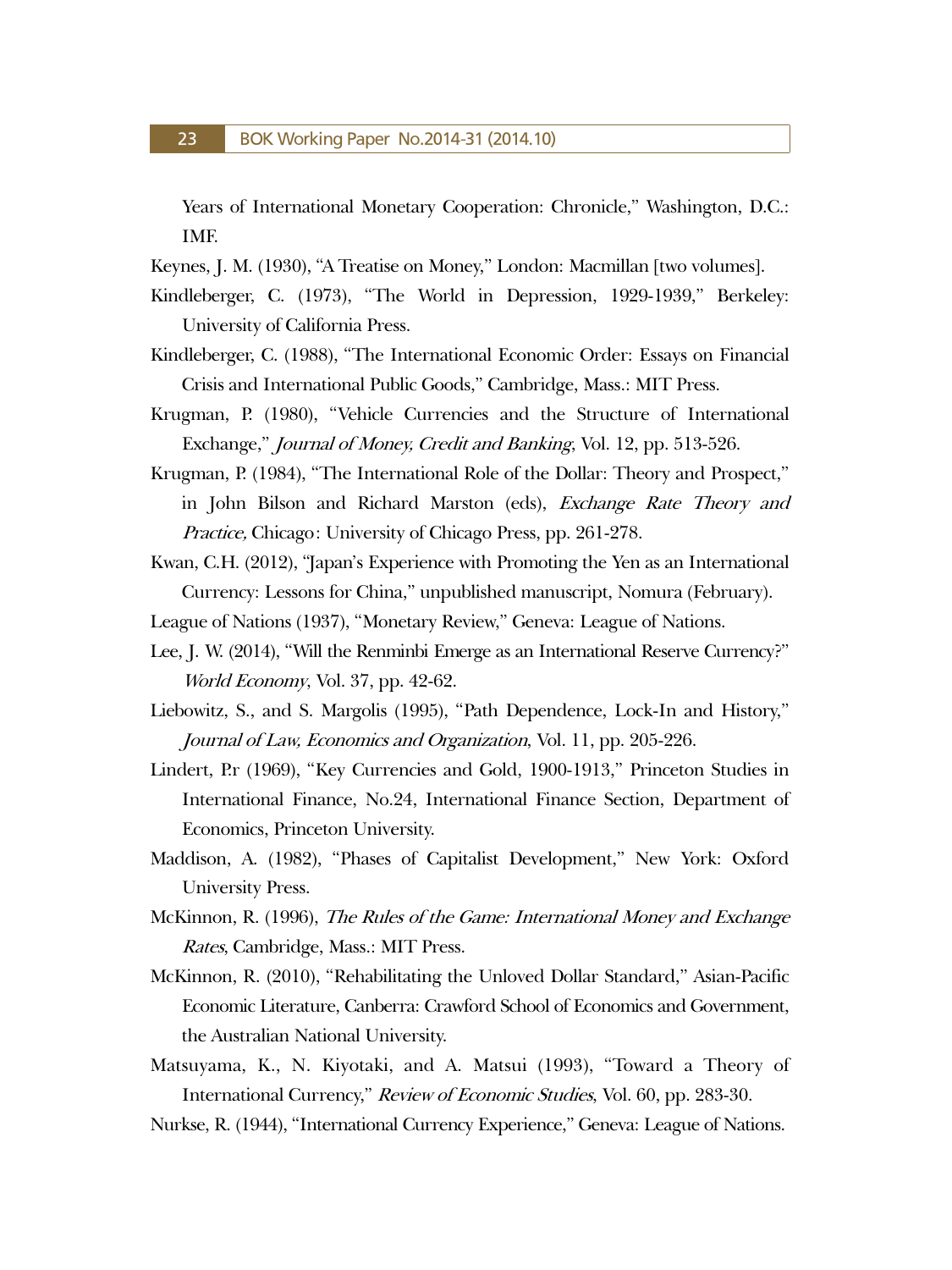- Obstfeld, M., and K. Rogoff (2011), "Global Imbalances and the Financial Crisis: Products of Common Causes," in Reuven Glick and Mark Spiegel (eds), Asia and the Global Financial Crisis, San Francisco: Federal Reserve Bank of San Francisco, pp. 131-172.
- Obstfeld, M., and A. Taylor (2005), Global Capital Markets: Integration, Crisis and Growth, Cambridge: Cambridge University Press.
- Park, Y. C., and C.Y. Song (2011), "Renminbi Internationalization: Prospects and Implications for Economic Integration in Asia," Asian Economic Papers, Vol. 10, pp. 42-72.
- Portes, R., and H. Rey (1998), "The Emergence of the Euro as an International Currency", Economic Policy, pp. 307-343.
- Prasad, E. (2014), "The Dollar Trap: How the U.S. Dollar Tightened its Grip on Global Finance," Princeton: Princeton University Press.
- Rey, H. (2001), "International Trade and Currency Exchange," Review of Economic Studies, Vol. 68, pp. 443-464.
- Rousseau, P., and R. Sylla (1999), "Emerging Financial Markets and Early U.S. Growth," NBER Working Paper No. 7448.
- Schenk, C. (2013), "The Decline of Sterling: Managing the Retreat of an International Currency, 1945-1992," Cambridge: Cambridge University Press.
- Strange, S. (1971), "The Politics of International Currencies," World Politics, Vol. 23, pp. 213-231.
- Subramanian, A. (2011), "Eclipse: Living in the Shadow of China's Economic Dominance," Washington, D.C.: Peterson Institute of International Economics.
- Subramanian, A., and M. Kessler (2013), "The Renminbi Bloc is Here: Asia Down, Rest of the World to Go?" Working Paper No. 12-19, Washington, D.C.: Peterson Institute of International Economics, Revised(August).
- Triffin, R. (1960), "Gold and the Dollar Crisis," New Haven: Yale University Press.
- Whelan, K. (2010), "Global Imbalances and the Financial Crisis," Working Paper No.10-13, University of Dublin, School of Economics (April).
- Williamson, J. (2012), "Currencies of Power and the Power of Currencies: The Geo-Politics of Currencies, Reserves and the Global Financial System," Unpublished manuscript, International Institute for Strategic Studies, Washington, D.C.